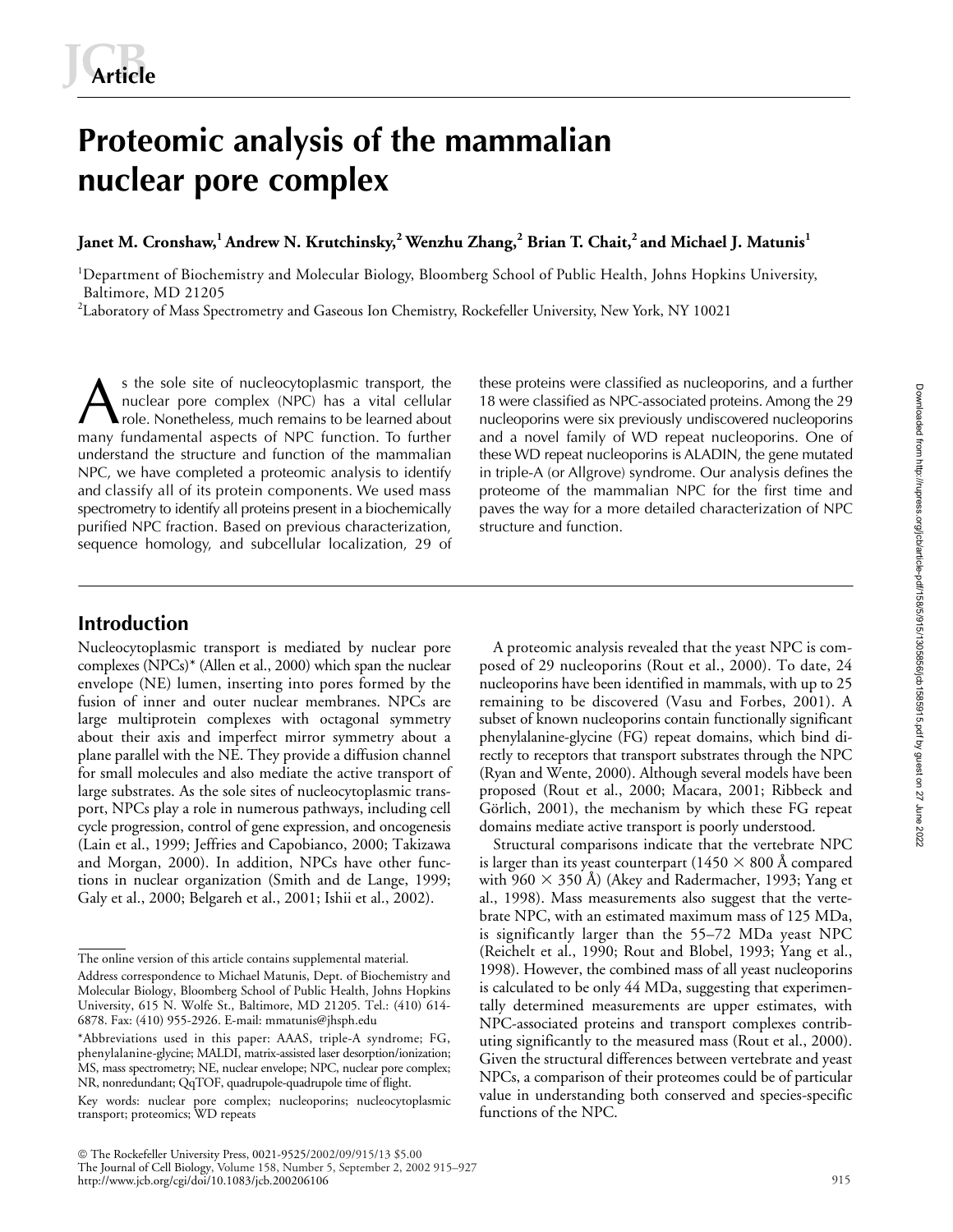We used mass spectrometry (MS) to characterize a highly purified nucleoporin fraction from rat liver nuclei. Surprisingly, we found that the mammalian NPC is composed of essentially the same number of nucleoporins as its yeast counterpart. Among the nucleoporins we identified are six novel nucleoporins and a new subfamily of nucleoporins characterized by the presence of WD repeats. Comparison of yeast and mammalian nucleoporins suggests that basic NPC functions are conserved, but that both organisms have also evolved specialized functions.

# **Results**

## **Enrichment of nucleoporins from rat liver nuclei**

To determine the composition of the mammalian NPC, we developed a fractionation procedure to highly enrich nucleoporins from rat liver nuclei. This procedure is a modification of one previously described (Dwyer and Blobel, 1976) and entails the sequential solubilization of nuclear substructures. Until the final step, NPCs remain associated with the lamina and can be separated from solubilized proteins by centrifugation through a sucrose cushion. We have used EM, SDS-PAGE, and immunoblotting to confirm that NPCs remain intact and nucleoporins are not lost during fractionation.

The first step is a digestion with DNase and RNase in the presence of low concentrations of divalent cations. This solubilizes most intranuclear material, although some electron-dense aggregates remain associated with the inner nuclear membrane of the pelleted NEs (Fig. 1 A, arrows). A subsequent extraction with heparin clearly solubilizes these chromatin remnants (Fig. 1, compare A with B). In agreement with the EM data, SDS-PAGE analysis reveals that histones are partially solubilized by DNase/RNase and even more dramatically solubilized by heparin (Fig. 1 E). After the removal of chromatin, the nuclear membranes and their associated proteins are extracted by incubation in Triton X-100 and SDS, leaving NPCs embedded in the lamina. By negative staining (Fig. 1 C) it can be seen that the NPCs retain their characteristic eightfold symmetry and have a central transporter, indicating that they are largely intact. The final step is an incubation with the zwitterionic detergent Empigen BB, which selectively solubilizes the NPC as monomeric nucleoporins. The intact lamina (Fig. 1 D) is cleared from this solution of highly enriched nucleoporins by high-speed centrifugation. When no longer connected to the NPC, the lamina filaments appear to retract, resulting in gaps in the lamina network (Fig. 1 D). By SDS-PAGE it can be seen that the major proteins remaining in the Empigen BB pellet are the lamins (Fig. 1 E).

Using a panel of anti-nucleoporin antibodies (mAb414 is shown as a representative example), we found that all tested nucleoporins fractionate in the Empigen BB supernatant (Fig. 1 F). Importantly, these include nucleoporins from distinct domains of the NPC, including the pore membrane (POM121, gp210), the central transporter (Nup62), and peripheral cytoplasmic (Nup214, Nup358) and nucleoplasmic (Nup153, Tpr) structures. The presence of nucleoporins from these diverse NPC structures



Figure 1. **Fractionation of rat liver nuclei.** (A–D) EM analysis of the fractionation of rat liver nuclei. Bar, 100 nm. (A) Thin-section EM of pelleted nuclear envelopes following digestion with DNase/RNase. Arrowheads indicate electron-dense aggregates associated with the inner nuclear membrane. (B) Thin-section EM of nuclear envelopes after extraction with heparin. (C) Negative staining EM of the pellet after extraction with Triton X-100/SDS. (D) Negative staining EM of the pellet after extraction with Empigen BB. (E) Silver stained SDS-PAGE analysis of supernatant (S) and pellet (P) from each step of the fractionation. Molecular weight markers are shown on the left. Histones (H) and lamins (L) are denoted on the right. (F) Immunoblot analysis of the pellet and supernatant from each step of the fractionation using mAb414 which recognizes the nucleoporins Nup358, Nup214, Nup153, and Nup62 (Davis and Blobel, 1986). Molecular weight markers are indicated on the left and nucleoporins are indicated on the right.

further demonstrates that our purified NPCs are intact, strongly arguing that nucleoporins are not quantitatively lost during fractionation.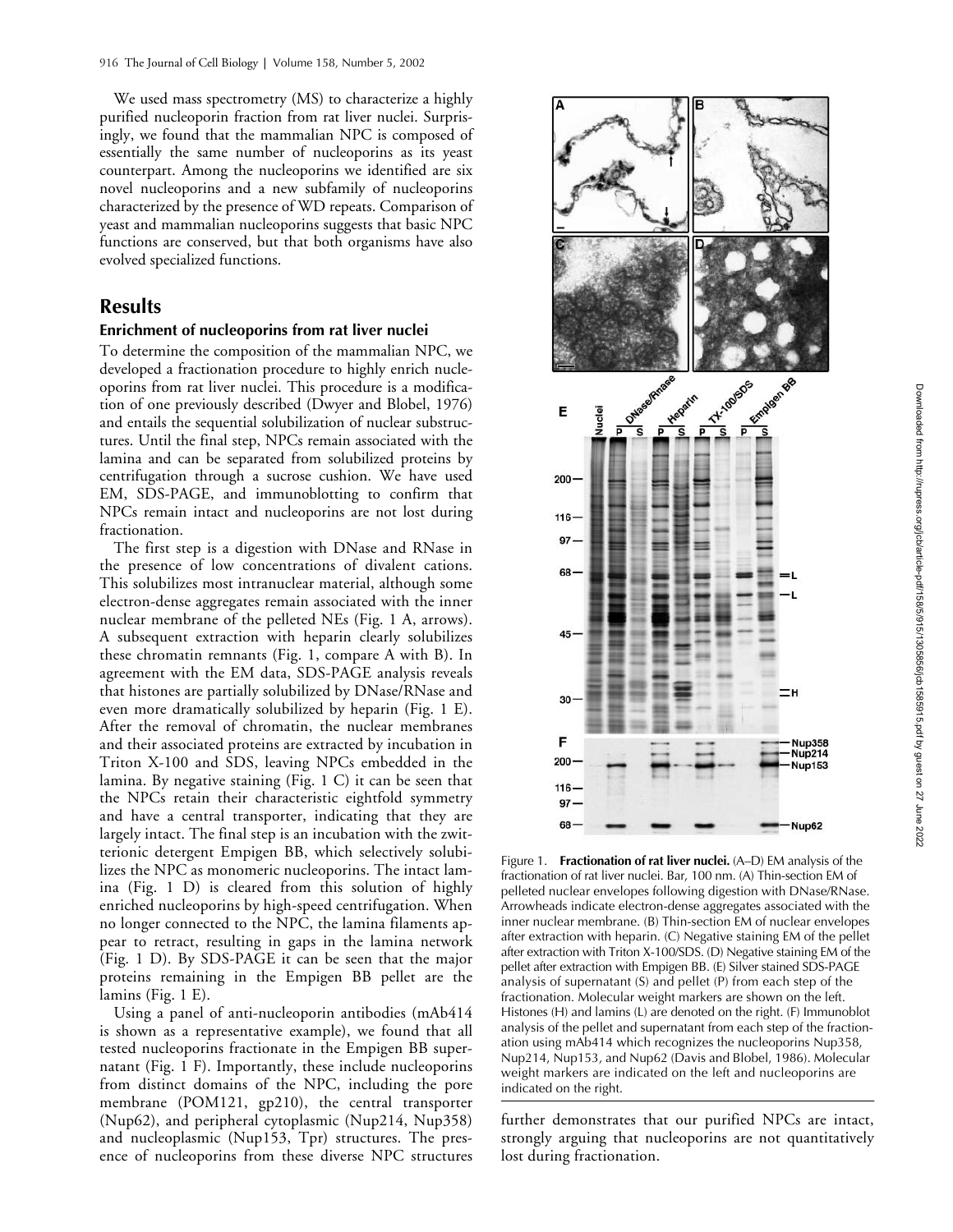

# **Identification and classification of proteins in the Empigen BB supernatant**

Owing to the complexity of the SDS-PAGE profile of the Empigen BB supernatant, particularly in the 50–80-kD range (Fig. 2), we further separated these proteins by C4 reverse phase chromatography prior to SDS-PAGE (Fig. 3). We used a combination of single-step MS and tandem mass spectrometry (MS/MS) to identify proteins and/or ESTs in bands excised from both unseparated and C4-separated Empigen BB supernatant. C4 reverse phase separation facilitated the identification of less abundant proteins, as up to  $100\times$  more material could be analyzed. Reverse phase separation also simplified identification by decreasing the number of proteins in individual SDS-PAGE bands. Parallel analysis of bands from unseparated Empigen BB supernatant ensured that we identified proteins that could have been lost during chromatography, particularly late-eluting proteins that were recovered less efficiently from the C4 column. Proteins identified in unseparated Empigen BB supernatant (Fig. 2) are shown in Table I. Additional proteins identified only from the C4-separated fractions can be found in Table SI (available at http:www.jcb.org/cgi/content/full/ jcb.200206106/DC1). A total of 94 proteins were identified. Based on information in the literature and public databases, we initially classified 23 as nucleoporins, 18 as NPC-associated, 42 as non-NPC proteins, and 11 as uncharacterized (Table II).

The 23 proteins classified as nucleoporins (Table II, column 1) were all identified in unseparated Empigen BB supernatant and are, therefore, major components of the NPC fraction. Only  ${\sim}$ 1/2 of these nucleoporins were identified in rat databases, with the remaining proteins identified by searching the more complete mouse and human databases. This approach proved feasible because of the relatively high sequence conservation between rat, mouse, and human proteins and because of the large number of MS/MS measurements performed on peptides from each sample. We identified all previously described vertebrate nucleoporins with the exception of Gle1, whose association with the NPC may be dynamic (Watkins et al., 1998).

Of the 18 proteins classified as NPC-associated proteins (Table II, column 2), most were factors involved in nucleocytoplasmic transport, such as importin- $\alpha$ 1, importin- $\beta$ 1, TAP, hnRNPs, Ran, RanGAP1, RCC1, and Hsc70. Lamins A, B, and C are components of the lamina which is intimately associated with the NPC and remains associated with it until the final step of the fractionation. The function of the other NPCassociated proteins in transport is not well understood, although all have been shown to localize, at least in part, to the NPC (Cai et al., 1997; Saitoh et al., 1997; Fontoura et al., 1999; Hofmann et al., 2001; Vasu et al., 2001; Hang and Dasso, 2002; Zhang et al., 2002). Proteins classified as non-NPC proteins (Table II, column 3) are known to function and/



Figure 3. Chromatographic separation of the Empigen BB supernatant. ~1,000 U of C4-separated Empigen BB supernatant fractions were separated by SDS-PAGE and stained with Coomassie. Molecular weight markers are shown on the left and bands excised for mass spectrometric analysis are indicated to the right of each band. Proteins identified in these bands are shown in Tables I and SI, available at http:www.jcb.org/ cgi/content/full/jcb.200206106/DC1 (histones are not shown on this gel).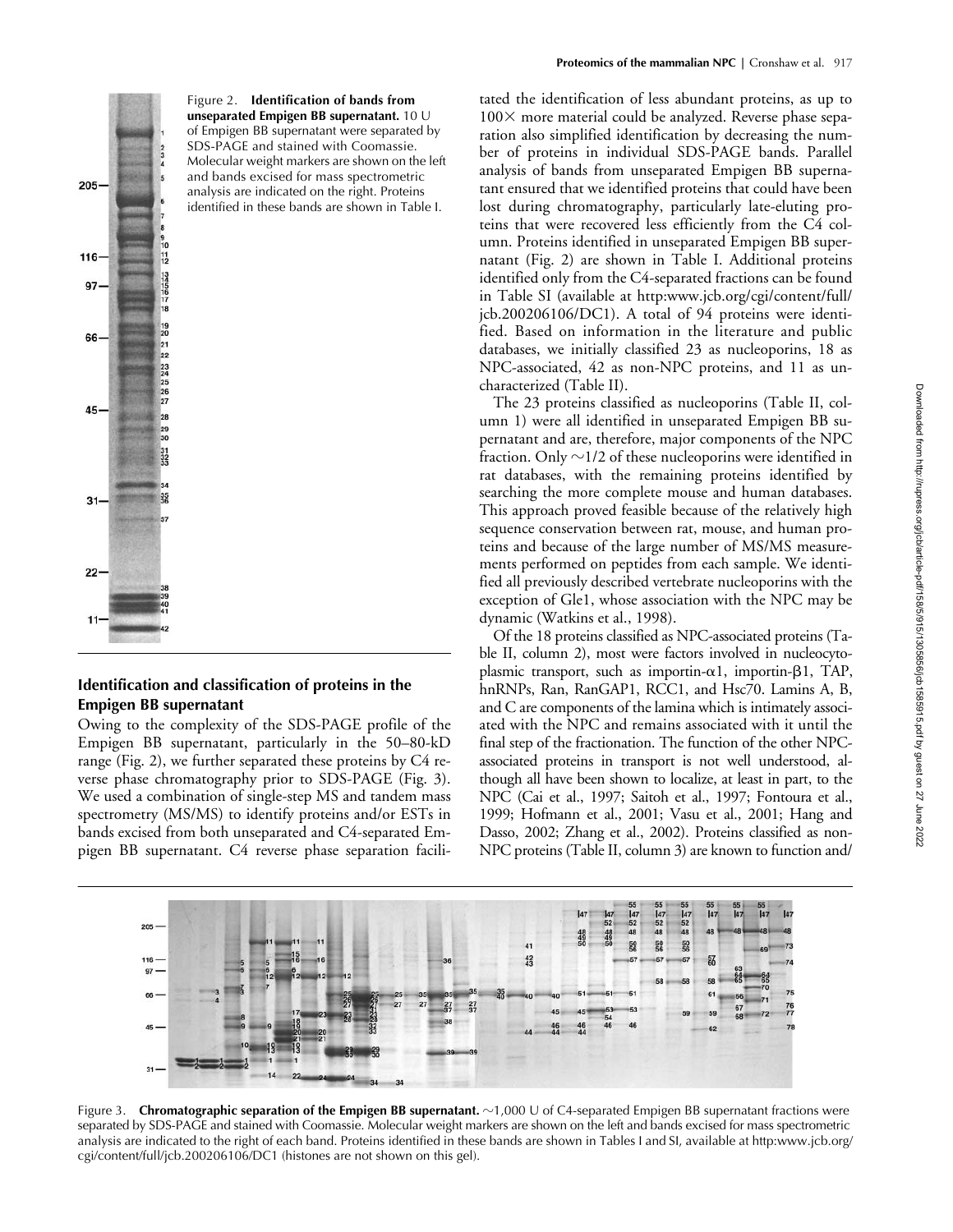## Table I. **Identification of proteins from unseparated Empigen BB supernatant**

| No.            | <b>Proteins identified</b>                  | Accession <sup>a</sup>   | kD <sup>b</sup>          | C4 band          |
|----------------|---------------------------------------------|--------------------------|--------------------------|------------------|
| $\mathbf{1}$   | Nup358/RanBP2                               | NP_006258                | 358                      | 55               |
| $\overline{2}$ | Tpr                                         | NP_003283                | 266                      | 47               |
| 3              | Tpr                                         | NP_003283                | 266                      | 47               |
|                | Nup $358^{\circ}$                           | NP_006258                | 358                      | 55               |
| 4              | Tpr                                         | NP_003283                | 266                      | 47               |
|                | Nup358 <sup>c</sup>                         | NP_006258                | 358                      | 55               |
|                |                                             |                          | 214                      | 52               |
| 5              | Nup214/CAN                                  | NP_005076                |                          |                  |
|                | Nup358 <sup>c</sup>                         | NP_006258                | 358                      | 55               |
| 6              | gp210                                       | P11654 (rat)             | 204                      | 48               |
|                | Nup205                                      | BAA13214                 | 228                      | 48               |
| 7              | Nup188                                      | <b>BAA11486</b>          | 196 <sup>d</sup>         | $\equiv$         |
|                | Nup153                                      | NP_005115                | 154                      | 11               |
| 8              | <b>POM121</b>                               | A40670 (rat)             | 121                      | 50               |
|                | SMC1                                        | NP_006297                | 143                      | 50               |
| 9              | Nup155                                      | CAA07553                 | 155                      | 73               |
|                | Nup160/Nup120                               | <b>BAA12110</b>          | 159 <sup>d</sup>         | $\equiv$         |
| 10             | Nup133                                      | NP_060700                | 129                      | 69               |
| 11             | Matrin3                                     | NP_061322                | 95                       | 16               |
| 12             | Nup96                                       | NP_005378                | 96                       | 57               |
|                |                                             |                          |                          | 74               |
| 13             | Nup107                                      | NP_065134                | 106                      |                  |
| 14             | Nup98                                       | NP_005378                | 90                       | 12               |
|                | PSF                                         | NP_005057                | 76                       | 6                |
| 15             | Nup98                                       | NP_005378                | 90                       | 12               |
| 16             | Importin- $\beta$                           | NP_002256                | 97                       | $\equiv$         |
| 17             | Nup93                                       | NP_055484                | 93                       | 64               |
| 18             | Nup88/Nup84                                 | NP_002523                | 84                       | 58               |
|                | RanGAP1                                     | NP_002874                | 64                       | 65               |
|                | SUMO-1                                      | NP_003343                | 11                       | 65               |
| 19             | LAP1C (long isoform)                        | AAA69914 (rat)           | 57                       | 70               |
|                | LAP1C (short isoform)                       | AAA69915 (rat)           | 52                       | 70               |
|                | hnRNP M                                     | NP_005959                | 78                       | 35               |
|                |                                             |                          | 77                       | 25               |
|                | Lamin A                                     | CAA27173                 |                          |                  |
| 20             | Hsc70                                       | NP_006588                | 71                       | 51               |
|                | hnRNP M                                     | NP_005959                | 78                       | 35               |
|                | TAP                                         | NP_006353                | 70                       | 40               |
| 21             | Nup62                                       | NP_057637                | 53                       | 66               |
|                | RanGAP1                                     | NP_002874                | 64                       | 66               |
|                | FLJ12549                                    | AAM76706                 | 75                       | 75               |
| 22             | Nup58 (rat)                                 | AAC52789                 | 59                       | 71               |
|                | Lamin C                                     | CAA27174                 | 65                       | 27               |
|                | ALADIN/AAAS/Adracalin                       | NP_056480                | 60                       | $\equiv$         |
| 23             | Nup54                                       | NP_059122                | 55                       | 53               |
| 24             | Nup50/NPAP60                                | NP_009103                | 50                       | 23               |
|                | LAP <sub>2</sub>                            | NP_037019 (rat)          | 50                       | 59/67            |
| 25             | UDP Glucosyl Transferase (UGT) <sup>e</sup> |                          | $\equiv$                 | 46/77            |
|                |                                             |                          |                          |                  |
| 26             | Nup45 (rat)                                 | AAC82318                 | 52                       | 72               |
|                | UGT <sup>e</sup>                            | L,                       | $\overline{\phantom{a}}$ | 46/77            |
| 27             | UGT <sup>e</sup>                            | Ē,                       | $\overline{\phantom{0}}$ | 46/77            |
| 28             | NLP1/hCG-1                                  | NP_031368                | 45                       | 44               |
|                | p42                                         | AAM76708                 | 42                       | 20               |
|                | Actin <sup>e</sup>                          | $\overline{\phantom{0}}$ | $\overline{\phantom{a}}$ | 62               |
| 29             | RAE1/Gle2                                   | NP_003601                | 41                       | 21               |
|                | HSD3B1                                      | NP_000853                | 42                       | 78               |
|                | HSD3B2                                      | NP_000189                | 42                       | 78               |
| 30             | Histone macroH2A <sup>e</sup>               | $\overline{\phantom{0}}$ | $\equiv$                 | $\equiv$         |
| 31             | Sec13-like (Sec13L)                         | AAM76707                 | 40                       | 13               |
| 32             | p37                                         | AAM76705                 | 37                       | 29               |
|                | Sec13-related (Sec13R)                      | NP_109598                | 36                       | 30               |
|                |                                             |                          |                          |                  |
| 33             | MP-44                                       | AAM76704                 | 35                       | 39               |
| 34             | Histone H1 <sup>e</sup>                     | Ē,                       | $\equiv$                 | $\mathbf{1}$     |
| 35             | Histone H1 <sup>e</sup>                     | $\overline{\phantom{0}}$ | $\overline{\phantom{0}}$ | $\overline{2}$   |
| 36             | p30                                         | AAM76703                 | 30 <sup>d</sup>          | $\equiv$         |
| 37             | Ran                                         | AAB24940                 | 24                       | 24               |
| 38             | Ubc9                                        | AAH00744                 | 20                       | unpublished data |
| 39             | Histone H3 <sup>e</sup>                     | Ē,                       | $\overline{\phantom{0}}$ | unpublished data |
| 40             | Histone H2B <sup>e</sup>                    |                          | $\equiv$                 | unpublished data |
| 41             | Histone H <sub>2</sub> A <sup>e</sup>       |                          |                          | unpublished data |
| 42             | Histone H4 <sup>e</sup>                     |                          |                          | unpublished data |

a Unless otherwise stated, accession numbers are for human proteins.

b Predicted from amino acid sequence.

c Proteolysis product or alternative isoform.

d Estimated molecular weight. Exact 5' end of sequence unknown.

e Exact isoform not determined although, in most cases, it appears that several distinct isoforms may be present in a single band.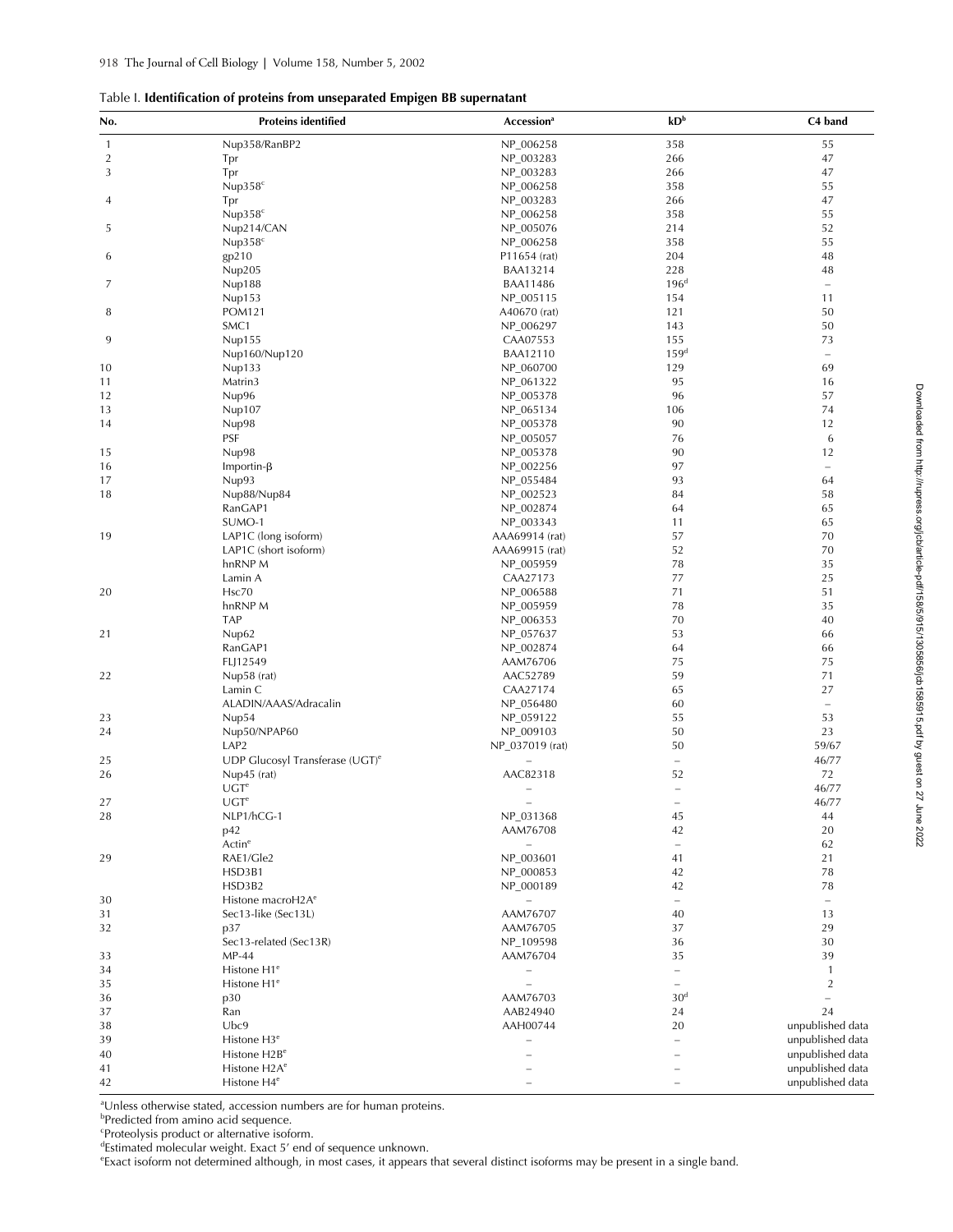#### Table II. **Summary of identified proteins**

| <b>Nucleoporins</b> | NPC-associated proteins | <b>Non-NPC proteins</b>                      | <b>Uncharacterized proteins</b> |
|---------------------|-------------------------|----------------------------------------------|---------------------------------|
| Nup358              | Importin- $\alpha$ 1    | Nuclear matrix/chromatin-associated proteins | Abundant                        |
| Tpr                 | $Importin-\beta1$       | LAP1C                                        | FLJ12549                        |
| Nup214              | <b>TAP</b>              | LAP <sub>2</sub>                             | Sec13L                          |
| gp210               | hnRNP F                 | MAN1                                         | $MP-44$                         |
| Nup205              | hnRNP H                 | Matrin3                                      | <b>ALADIN/AAAS</b>              |
| Nup188              | hnRNP M                 | SMARCC1                                      | p42                             |
| Nup153              | Ran                     | SMARCC2                                      | p37                             |
| Nup160              | RanGAP1                 | SMARCD <sub>2</sub>                          | p30                             |
| Nup155              | RCC1                    | SMARCE1                                      | Nonabundant                     |
| Nup133              | Hsc70                   | DDX5                                         | $c1$ or $f28$                   |
| <b>POM121</b>       | Lamin A                 | HDAC1                                        | CoAA                            |
| Nup107              | Lamin B                 | HDAC <sub>2</sub>                            | HP1-BP74                        |
| Nup98               | Lamin C                 | RbAp46                                       | <b>KIAA1551</b>                 |
| Nup96               | Sec13R                  | RbAp48                                       |                                 |
| Nup93               | Actin                   | MTA <sub>2</sub>                             |                                 |
| Nup88               | Vimentin                | SMC1                                         |                                 |
| Nup62               | Ubc9                    | SMC3                                         |                                 |
| Nup58               | SENP <sub>2</sub>       | RAD <sub>21</sub>                            |                                 |
| Nup54               |                         | $TIF1\beta$                                  |                                 |
| Nup50               |                         | RUVBL1                                       |                                 |
| Nup45               |                         | RUVBL2                                       |                                 |
| NLP1                |                         | Histone H1                                   |                                 |
| RAE1                |                         | Histone H <sub>2</sub> A                     |                                 |
|                     |                         | Histone H2B                                  |                                 |
|                     |                         | Histone H3                                   |                                 |
|                     |                         | Histone H4                                   |                                 |
|                     |                         | Histone macroH2A                             |                                 |
|                     |                         | Fibrillarin                                  |                                 |
|                     |                         | SAF-B                                        |                                 |
|                     |                         | <b>DEK</b>                                   |                                 |
|                     |                         | <b>PSF</b>                                   |                                 |
|                     |                         | <b>Splicing factors</b>                      |                                 |
|                     |                         | <b>SAP145</b>                                |                                 |
|                     |                         | <b>TDP-43</b>                                |                                 |
|                     |                         | SF <sub>3</sub> a                            |                                 |
|                     |                         | SART-1                                       |                                 |
|                     |                         | <b>Cytoskeletal proteins</b>                 |                                 |
|                     |                         | $\alpha$ -tubulin                            |                                 |
|                     |                         | $\beta$ -tubulin                             |                                 |
|                     |                         | <b>Chaperones</b>                            |                                 |
|                     |                         | Hsp27                                        |                                 |
|                     |                         | DnaJ proteins                                |                                 |
|                     |                         | <b>Enzymes</b>                               |                                 |
|                     |                         | HSD3B1                                       |                                 |
|                     |                         | HSD3B2                                       |                                 |
|                     |                         | UGT enzymes                                  |                                 |
|                     |                         | Catalase                                     |                                 |

or localize at sites other than the NPC. Most non-NPC proteins were minor components since they were identified only in the C4-separated fractions. A number of these non-NPC proteins have been reported to be nuclear matrix- or chromatinassociated (Table II) and may, therefore, be connected directly or indirectly to the NPC/lamina. Other proteins may be contaminants, such as abundant transport substrates caught during translocation, or abundant liver or ER-associated enzymes. The final subset of proteins included those whose function and/or localization was unknown (Table II, column 4). These were further divided into two subgroups: abundant proteins that were identified in unseparated Empigen BB supernatant and non-abundant proteins that were identified only in the C4-separated fractions. p42, p37, and p30 are preliminary names for proteins identified for the first time in this study.

To determine if any nucleoporins remained insoluble after the final fractionation step, we also identified proteins in the Empigen BB pellet (Fig. S1, available at http:www.jcb.org/ cgi/content/full/jcb.200206106/DC1 and Table SII). Lamins A, B, and C were the major components of the Empigen BB pellet. Some nucleoporins (Nup214, gp210, Nup153, and Nup98) were also present, though only Nup98 was a major component. The uncharacterized proteins, p30 and MP-44, were also identified in the Empigen BB supernatant and pellet and will be discussed below.

## **Sequence analysis of uncharacterized proteins**

Sequence analysis of the uncharacterized proteins revealed that three of the abundant proteins (FLJ12549, Sec13L, and MP-44) have homology to known nucleoporins. FLJ12549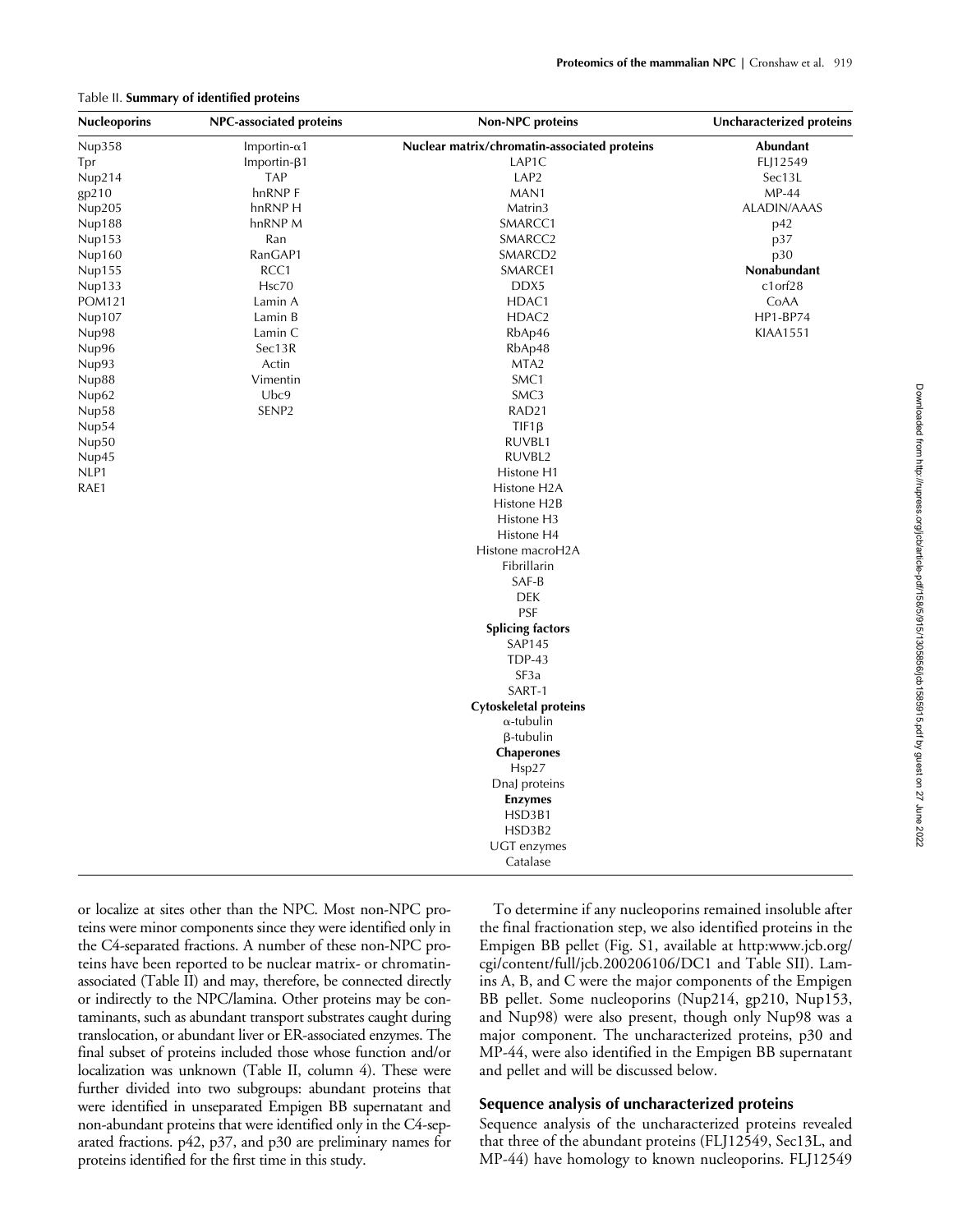has low-sequence homology to the *Schizosaccharomyces pombe* homologue of Nup85p (19% identity and 37% similarity over its central  ${\sim}400$  amino acids). Although it displays no significant homology to *Saccharomyces cerevisiae* Nup85p, this low level of conservation is frequently seen in nucleoporins and may still indicate functional conservation. The central  $\sim$ 150 amino acids of MP-44 are 21% identical (40% similar) to *S. cerevisiae* Nup53p. Although this homology does not extend to the COOH-terminal amphipathic  $\alpha$ -helix of Nup53p (Marelli et al., 1998, 2001), there are predicted amphipathic regions in MP-44 which may be functionally homologous. Like Nup53p, MP-44 has a small number of scattered FG repeats but not the large domains seen in other nucleoporins. Sec13L is related to yeast Sec13p (30% identity and 47% similarity) but is more homologous to Seh1p (34% identity, 54% similarity). This unusually high degree of sequence conservation in a nucleoporin is largely due to the presence of six WD repeat motifs. The homology between Sec13L and Seh1p also extends to regions outside these repeats, making Sec13L the most likely candidate for the human homologue of Seh1p. Sec13R is the human homologue of Sec13p in both sequence (50% identity, 66% similarity) and function (Shaywitz et al., 1995). The remaining four abundant proteins (ALADIN, also called Adracalin; p42; p37; and p30) are not homologous to any

known nucleoporin and have no characterized homologues that could suggest a function. However, we did note that ALADIN, p42, and p37 all contain WD repeats (4, 5, and 4, respectively). Of the nonabundant proteins, none have homology to nucleoporins, although two have conserved sequence motifs. CoAA has two RNA recognition motif domains and HP1-BP74 has a domain found in linker histones H1 and H5 (Le Douarin et al., 1996; Iwasaki et al., 2001).

### **Subcellular localization of uncharacterized proteins**

The uncharacterized proteins were further studied by examining the subcellular localization of transiently expressed GFP-tagged fusion proteins. Six of the abundant novel proteins (MP-44, Sec13L, FLJ12549, p37, p42, and ALADIN) showed punctate nuclear rim localization typical of nucleoporins (Fig. 4, A–F, left). This was particularly apparent in views of the nuclear surface (unpublished data). In each case the GFP signal colocalized with that of anti-nucleoporin antibody mAb414 (which recognizes Nup358, Nup214, Nup153, and Nup62), further confirming the NPC localization of these proteins (Fig. 4, A–F, middle and right). On the basis of their subcellular localization and, in some cases, homology to known nucleoporins, we propose that the five uncharacterized proteins (MP-44, Sec13L, FLJ12549, p37, and p42) be named Nup35, Seh1, Nup75, Nup37, and Nup43



Figure 4. **Subcellular localization of uncharacterized proteins.** GFP-tagged fusion proteins were transiently transfected into HeLa cells and their localization visualized by confocal microscopy 48 h posttransfection (green, left). Transfected cells were also labeled with mAb414 (red, middle). Merged images showing the extent of colocalization are shown in the right panel.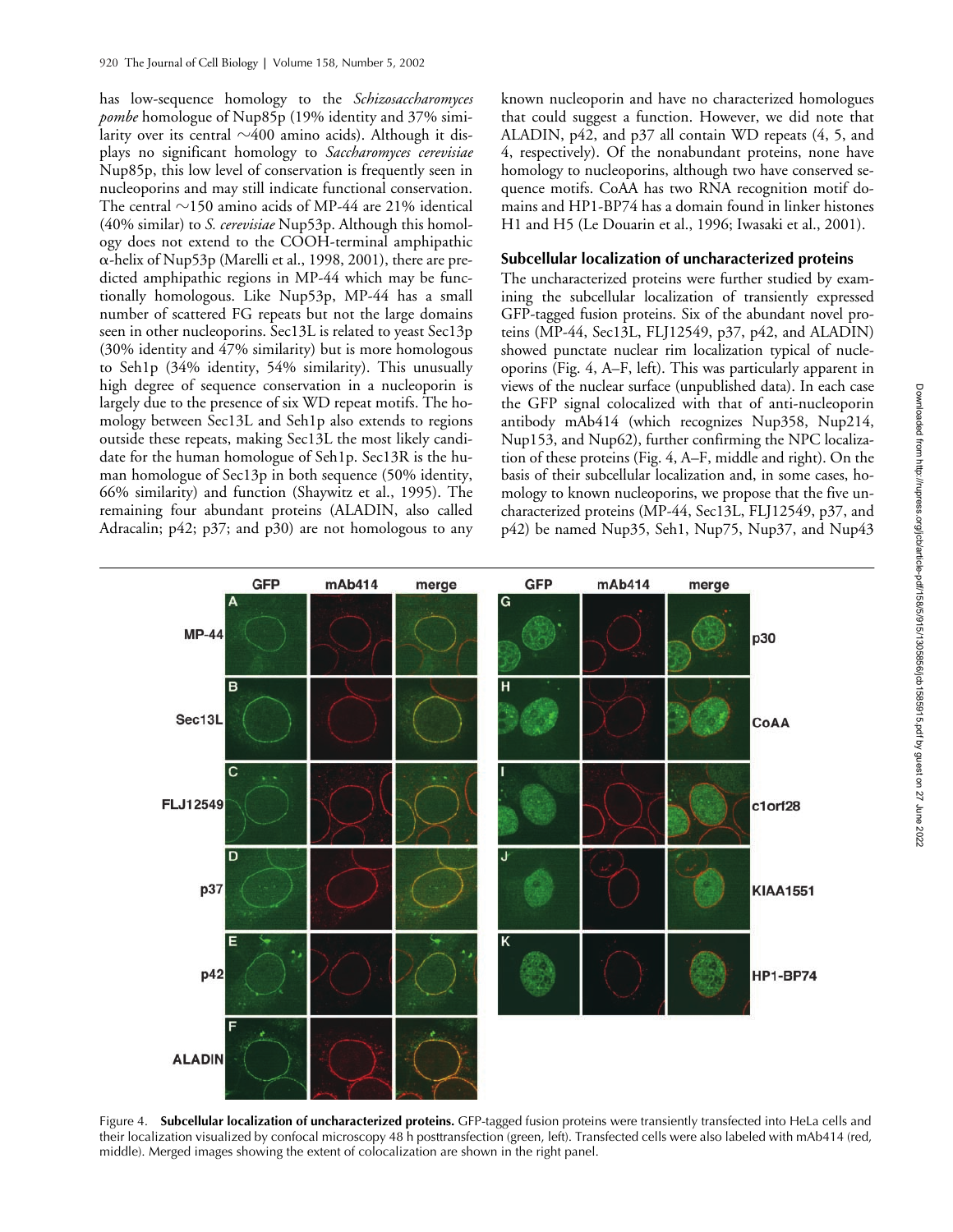#### Table III. **Relative abundance of mammalian nucleoporins**

| Nucleoporin      | Relative abundance <sup>a</sup> | <b>Yeast homologue(s)</b>   | Relative abundance <sup>a,b</sup> |
|------------------|---------------------------------|-----------------------------|-----------------------------------|
| Nup358           | 8                               |                             | -                                 |
| Tpr              | 16                              | Mlp1p, Mlp2p                | <b>ND</b>                         |
| Nup214           | 8                               | Nup159p                     | 8                                 |
| gp210            | 16                              |                             | $\overline{\phantom{0}}$          |
| Nup205           | 16                              | Nup192p                     | 16                                |
| Nup153           | 8                               | Nup1p <sup>c</sup>          | 8                                 |
| Nup188           | 8                               | Nup188p                     | 16                                |
| <b>POM121</b>    | 8                               |                             | $\overline{\phantom{0}}$          |
| Nup155           | 32                              | Nup157p, Nup170p            | 32                                |
| Nup160           | 8                               | Nup120p                     | 16                                |
| Nup133           | 16                              | Nup133p                     | 16                                |
| Nup96            | 16                              | C-Nup145p                   | 16                                |
| Nup107           | 32                              | Nup84p                      | 16                                |
| Nup98            | 8                               | N-Nup145p, Nup116p, Nup100p | 32                                |
| Nup93            | $32 - 48$                       | Nic96p                      | 32                                |
| Nup88            | 32                              | Nup82p                      | $8 - 16$                          |
| Nup62            | 16                              | Nsp1p                       | 32                                |
| Nup75 (FLJ12549) | 16                              | Nup85p                      | 16                                |
| Nup58            | 48                              | Nup49p                      | 16                                |
| <b>ALADIN</b>    | 8                               |                             | $\qquad \qquad -$                 |
| Nup54            | $32 - 48$                       | Nup57p                      | 16                                |
| Nup50            | 32                              | Nup2p <sup>c</sup>          | <b>ND</b>                         |
| Nup45            | 32                              | (Nup49p)                    | (16)                              |
| NLP1             | 16                              | Nup42p                      | 8                                 |
| Nup43 (p42)      | 16                              | $\overline{\phantom{0}}$    | $\overline{\phantom{0}}$          |
| RAE1             | 48                              | Gle2p                       | $16 - 32$                         |
| Seh1 (Sec13L)    | $16 - 32$                       | Seh1p                       | 16                                |
| Nup37 (p37)      | $16 - 32$                       |                             | $\overline{\phantom{0}}$          |
| Sec13R           | $16 - 32$                       | Sec13p                      | <b>ND</b>                         |
| Nup35 (MP-44)    | $16 - 32$                       | Nup53p, Nup59p              | 32                                |

<sup>a</sup>Copies per NPC.

b Rout et al., 2000.

c Direct sequence homology is not necessarily apparent. Rather, conserved domains, interactions, and localization imply functional similarities.

(to avoid confusion with the unrelated yeast nucleoporin Nup42p). The remaining abundant novel protein (p30) was mostly nuclear with a significant enrichment at the nuclear periphery and around the nucleolus (Fig. 4 G, left). However, the GFP signal at the nuclear periphery did not colocalize with mAb414 (Fig. 4 G, middle and right) indicating that p30 is not a nucleoporin. We speculate that this protein may be involved in linking peripheral nuclear structures, such as the nuclear lamina, with the nuclear interior. A more detailed study of the localization of p30 will provide further insight into the functions of this novel protein.

The nonabundant uncharacterized proteins (CoAA, c1orf28, KIAA1551, and HP1-BP74) were all nuclear with no obvious enrichment at the nuclear periphery (Fig. 4, H–K, left). In double labeling experiments with mAb414 (Fig. 4, H–K, middle and right), we saw no overlap between these proteins and the NPC. Therefore, these proteins are unlikely to be nucleoporins. Because many nonabundant proteins in the Empigen BB supernatant are nuclear matrix- or chromatin-associated, CoAA, c1orf28, KIAA1551, and HP1-BP74 may be similarly localized.

## **Mass estimation of the NPC**

We estimated the relative abundance of nucleoporins in the Empigen BB supernatant by quantitation of SDS-PAGE band intensities (see Materials and methods). From their relative abundance we estimated the copy number per NPC of

each nucleoporin, based on the assumption that nucleoporins would be present at a copy number of 8 or multiples of 8, owing to the rotational symmetry of the NPC (Table III). From the nucleoporin copy number, we estimated NPC mass. This approach has certain limitations, such as nonquantitative dye-binding, stain saturation, and incomplete recovery of nucleoporins. Although these limitations were controlled for using different staining methods and different loading conditions, the results are an approximation. Overall, the estimated relative abundance of individual nucleoporins correlated well with that determined for their yeast homologues (Table III; Rout et al., 2000) and resulted in an NPC mass estimate of  $\sim$ 60 MDa. The mass of the vertebrate NPC was previously estimated by STEM analysis of manually isolated *Xenopus* oocyte nuclear envelopes (Reichelt et al., 1990). The mass of 125 MDa reported in this study is a maximum since *Xenopus* oocyte nuclear envelopes were isolated using mild conditions and probably retain many transport factors and cargo. By comparison, the yeast NPC has an estimated mass of 55–72 MDa (Rout and Blobel, 1993; Yang et al., 1998) but a calculated mass of only 44 MDa (Rout et al., 2000). In vertebrates, the closely apposed lamina could also contribute to experimental mass measurements, as would posttranslational modification of nucleoporins by glycosylation and/or phosphorylation. Tissue and species differences may also contribute to differences between the estimated masses of the rat liver and *Xenopus*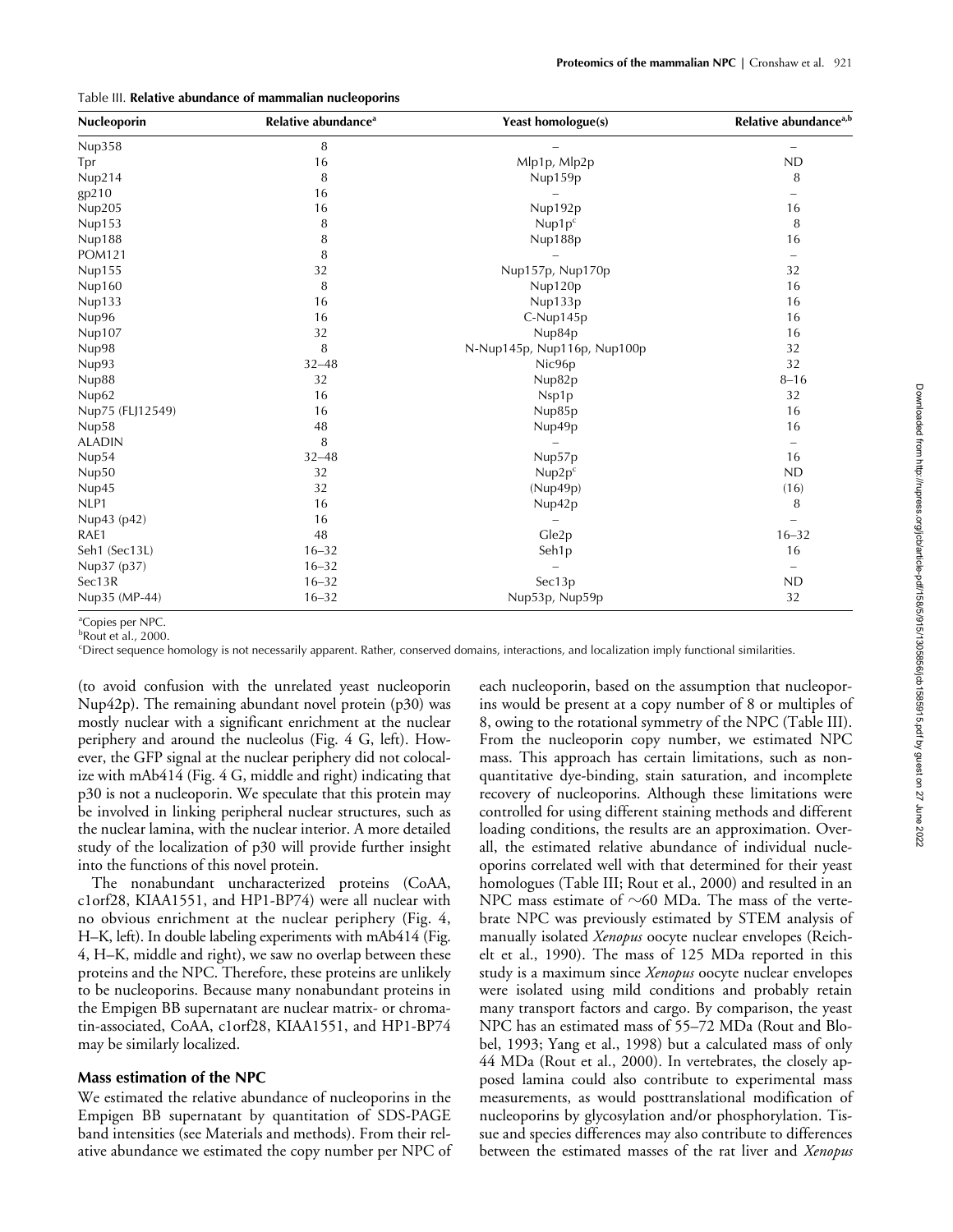|               |                                       |                           | Motifsb     |           |             |            |    |             |    |    |    |                            |
|---------------|---------------------------------------|---------------------------|-------------|-----------|-------------|------------|----|-------------|----|----|----|----------------------------|
| Nup           | Nup subcomplexes                      | Localization <sup>a</sup> | FG          | <b>WD</b> | Gly         | <b>RBD</b> | ZF | cc          | LZ | AH | EF | <b>Disease</b>             |
| Nup358        | Ş                                     | $\mathsf C$               | $\mathsf Y$ |           |             | Y          | Υ  |             | Y  |    |    |                            |
| Tpr           | Nup98                                 | N                         |             |           |             |            |    | Υ           | Y  |    |    | Oncogenic fusions          |
| Nup214        | Nup88<br>Nup62                        | $\mathsf{C}$              | Y           |           | Υ           |            |    | Y           | Y  | Y  |    | Oncogenic fusions          |
| gp210         | <b>POM121</b>                         | PM                        |             |           | Υ           |            |    |             |    |    | Y  | PBC autoantibodies         |
| Nup205        | Nup188/Nup93                          | Ş                         |             |           |             |            |    |             | Υ  |    |    |                            |
| Nup153        | Nup107 complex <sup>c</sup>           | $\mathbb N$               | Y           |           | $\mathsf Y$ |            | Υ  |             |    |    |    |                            |
| Nup188        | Nup205/Nup93                          | Ŝ                         |             |           |             |            |    |             |    |    |    |                            |
| POM121        | gp210                                 | PM                        | Y           |           | Υ           |            |    |             |    |    |    |                            |
| Nup155        | Ŝ                                     | C, N                      |             |           |             |            |    |             |    |    |    |                            |
| Nup160        | Nup107 complex <sup>c</sup>           | $\mathsf{N}$              |             |           |             |            |    |             |    |    |    |                            |
|               | Nup98                                 |                           |             |           |             |            |    |             |    |    |    |                            |
|               | Nup153                                |                           |             |           |             |            |    |             |    |    |    |                            |
| Nup133        | Nup107 complex <sup>c</sup>           | C, N                      |             |           |             |            |    |             |    |    |    |                            |
|               | Nup98                                 |                           |             |           |             |            |    |             |    |    |    |                            |
|               |                                       |                           |             |           |             |            |    |             |    |    |    |                            |
| Nup96         | Nup153<br>Nup107 complex <sup>c</sup> | $\mathsf N$               |             |           |             |            |    |             |    |    |    |                            |
|               |                                       |                           |             |           |             |            |    |             |    |    |    |                            |
|               | Nup98                                 |                           |             |           |             |            |    |             |    |    |    |                            |
|               | Nup153                                |                           |             |           |             |            |    |             |    |    |    |                            |
| Nup107        | Nup107 complex <sup>c</sup>           | C, N                      |             |           |             |            |    |             | Y  |    |    |                            |
|               | Nup98                                 |                           |             |           |             |            |    |             |    |    |    |                            |
|               | Nup153                                |                           |             |           |             |            |    |             |    |    |    |                            |
| Nup98         | RAE1                                  | N                         | Y           |           | Υ           |            |    |             |    |    |    | Oncogenic fusions          |
|               | Nup107 complex <sup>c</sup>           |                           |             |           |             |            |    |             |    |    |    |                            |
|               | Tpr                                   |                           |             |           |             |            |    |             |    |    |    |                            |
| Nup93         | Nup62                                 | $\mathsf N$               |             |           |             |            |    | Y           |    |    |    |                            |
|               | Nup205/Nup188                         |                           |             |           |             |            |    |             |    |    |    |                            |
| Nup88         | Nup214                                | $\mathsf{C}$              |             |           |             |            |    | Y           |    |    |    | Upregulated in some tumors |
| Nup62         | Nup62 complex <sup>d</sup>            | C, N                      | Y           |           | Υ           |            |    | Y           |    |    |    | PBC autoantibodies         |
|               | Nup214                                |                           |             |           |             |            |    |             |    |    |    |                            |
| Nup75         | Ş                                     | Ş                         |             |           |             |            |    |             |    |    |    |                            |
| Nup58         | Nup62 complex <sup>d</sup>            | C, N                      | $\mathsf Y$ |           | Y           |            |    | Y           |    |    |    | PBC autoantibodies         |
| <b>ALADIN</b> |                                       | <sup>2</sup>              |             | Y         |             |            |    |             |    |    |    | AAAS                       |
| Nup54         | Nup62 complex <sup>d</sup>            | C, N                      | Y           |           | Υ           |            |    | $\mathsf Y$ |    |    |    | PBC autoantibodies         |
| Nup50         | Nup153                                | $\mathsf{N}$              | Y           |           |             | Y          |    |             |    |    |    |                            |
| Nup45         | Nup62 complex <sup>d</sup>            | C, N                      | Y           |           | Y           |            |    | Y           |    |    |    | PBC autoantibodies         |
| <b>NLPI</b>   | Ŝ                                     | $\mathsf C$               | Υ           |           |             |            | Υ  |             |    |    |    |                            |
| Nup43         | Ş                                     | Ş                         |             | Υ         |             |            |    | $\mathsf Y$ |    |    |    |                            |
| RAE1          | Nup98                                 | $\overline{N}$            |             | Y         |             |            |    |             |    |    |    |                            |
| Seh1          | Ŝ                                     | Ş                         |             | Y         |             |            |    |             |    |    |    |                            |
| Nup37         | Nup107 complex <sup>c</sup>           | $\ddot{\cdot}$            |             | Y         |             |            |    |             |    |    |    |                            |
|               | Nup98                                 |                           |             |           |             |            |    |             |    |    |    |                            |
|               | Nup153                                |                           |             |           |             |            |    |             |    |    |    |                            |
| Nup35         | Ş                                     | Ş                         |             |           |             |            |    |             |    | Y  |    |                            |

| Table IV. Summary of vertebrate nucleoporins |  |  |
|----------------------------------------------|--|--|
|----------------------------------------------|--|--|

Unless specifically discussed in the text, data are summarized from previously published reports (Allen et al., 2000; Ryan and Wente, 2000; Vasu and Forbes, 2001). <sup>a</sup>C, cytoplasmic face; N, nucleoplasmic face; PM, pore membrane.

<sup>b</sup>FG, FG repeats; WD, WD repeats; Gly, glycosylated; RBD, Ran-binding domain; ZF, zinc fingers; CC, coiled coil; LZ, leucine zipper; AH, amphipathic helix; EF, EF hand.

c Nup107 complex: Nup160, Nup133, Nup107, Nup96, Nup37, Sec13.

d Nup62 complex: Nup62, Nup58, Nup54, Nup45.

oocyte NPCs. Overall, our analysis indicates that the mammalian NPC is composed of  $\sim$ 30 distinct nucleoporins that are present in similar ratios to their yeast counterparts.

# **Discussion**

Although the vertebrate NPC was first described several decades ago and its structure has been relatively well characterized (Allen et al., 2000), its protein composition has not yet been completely defined and a detailed understanding of many of its cellular functions has proved elusive. Estimates of the number of distinct NPC proteins have been as high as 100 but have recently fallen to a more conservative 40–50 (Vasu and Forbes, 2001). Our analysis of biochemically isolated and enriched nucleoporins from rat liver nuclei shows that the vertebrate NPC is comprised of  $\sim$ 30 distinct proteins. Although we cannot exclude the possibility that some nucleoporins were not retained or not identified in our analysis, we believe that this number is small. Our EM and immunoblot data, combined with the results of our MS analy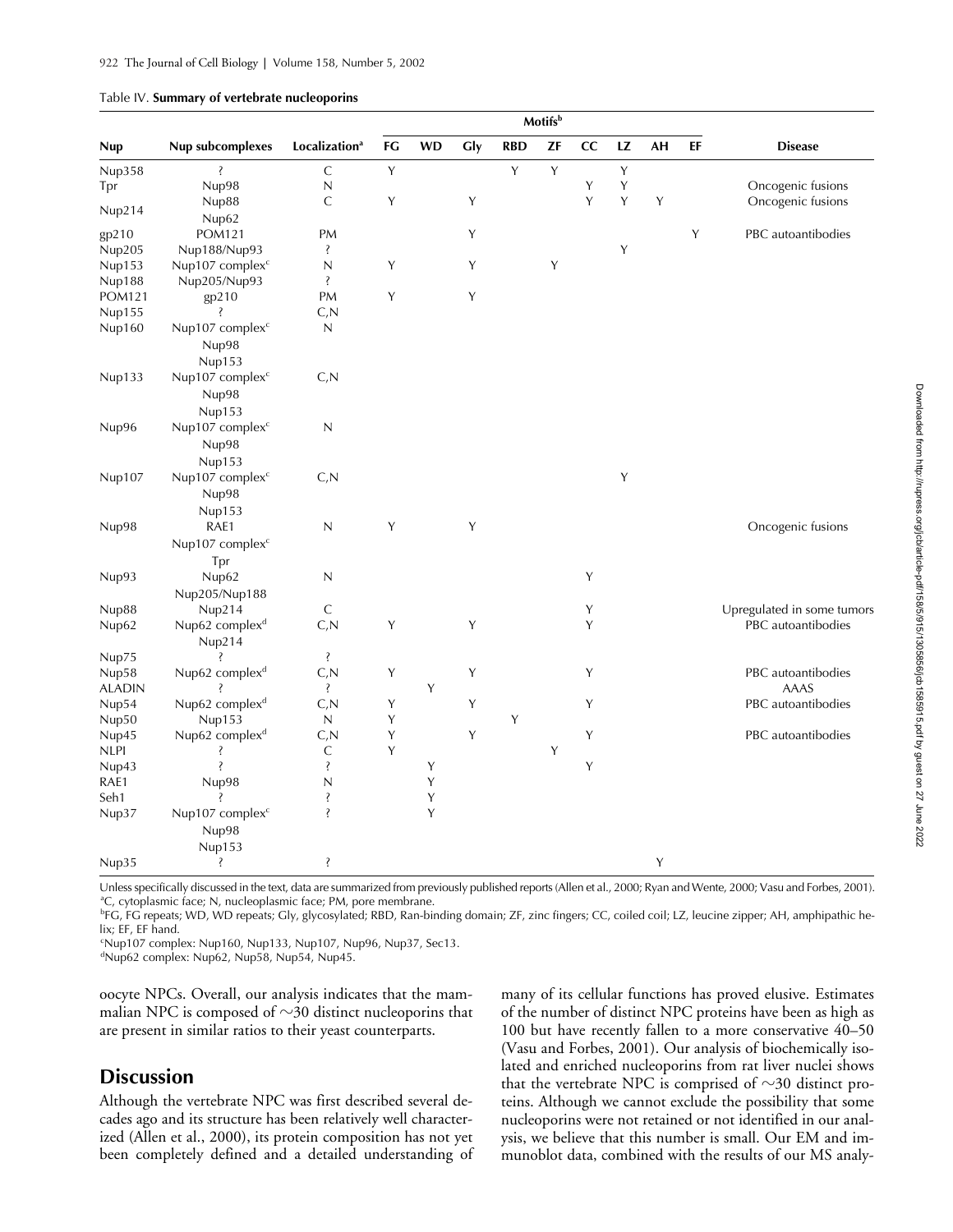sis, all indicate that the NPC remained intact during fractionation and that nucleoporins were not lost prior to or during the final extraction. We have maximized the number of identified proteins by further fractionating the Empigen BB supernatant to identify less abundant protein components. Large-scale MS/MS analysis facilitated the identification of proteins encoded by partial cDNA sequences or encoded by cDNAs from other species.

### **Nucleoporins and NPC-associated proteins**

We identified the component proteins of a biochemically purified nucleoporin fraction. Of the 94 proteins identified, 29 ( $\sim$ 1/3) were classified as nucleoporins (Table IV). Six of these nucleoporins have not been previously described. A further 18 proteins were classified as NPC-associated based on previous functional characterization. However, this distinction between nucleoporins and NPC-associated proteins is not necessarily clear cut. Therefore, it may not be meaningful to make such a clear distinction between NPC components when trying to understand the structure and function of the NPC. Because an in-depth characterization of all the novel proteins identified here was beyond the scope of this study, we have classified novel proteins as nucleoporins based on their apparently exclusive localization to the NPC. Future work will reveal more on the functions of these proteins and clarify their roles at the NPC.

It was surprising that only certain transport receptors, importin- $\beta$ , and TAP, were abundant in the Empigen BB supernatant. Importin- $\alpha$ 1 was also identified as a minor component. Other transport receptors may be less tightly bound to the NPC or may mediate the transport of less abundant substrates. In addition, RanGAP1 remains associated with the cytoplasmic fibrils and is expected to promote the dissociation of export complexes in transit through the NPC (Floer and Blobel, 1999). The presence of hnRNPs F, H, and M in the Empigen BB supernatant may reflect the extent to which these hnRNPs form protein–protein contacts with the NPC during mRNA export. As TAP is the receptor responsible for the majority of mRNA export (Reed and Hurt, 2002), it will be interesting to see if there is any link between this receptor and hnRNPs F, H, and M. Ran, RanGAP1, and RCC1 are all known to associate with the NPC (Wilken et al., 1995; Wu et al., 1995; Yokoyama et al., 1995; Matunis et al., 1996; Mahajan et al., 1997; Nakielny et al., 1999; Yaseen and Blobel, 1999; Fontoura et al. 2000). It is logical that proteins involved in nuclear transport are localized, at least in part, to the NPC, as this is where they function. In addition, the binding of RanGAP1 and RCC1 to opposite sides of the NPC maintains an asymmetric distribution of RanGTP/RanGDP that specifies the directionality of transport (Mattaj and Englmeier, 1998).

#### **Comparison of yeast and vertebrate NPCs**

Even though yeast and vertebrate NPCs share a conserved basic framework, the vertebrate NPC is significantly larger and has several additional domains (Akey and Radermacher, 1993; Yang et al., 1998). These include more intricate peripheral rings/filaments, a larger lumenal spoke complex domain, and a larger, hourglass-shaped central transporter. Interestingly, many nucleoporins that localize to these addi-

tional structures have no yeast orthologue, for example Nup358, gp210, and POM121 (Greber et al., 1990; Hallberg et al., 1993; Wilken et al., 1995; Wu et al., 1995). Other nucleoporins, including Nup214, Nup98, and Nup62, undergo certain vertebrate-specific modifications such as glycosylation (Davis and Blobel, 1987; Finlay et al., 1987; Kraemer et al., 1994; Powers et al., 1995). Glycosylation has been shown to alter protein structure (Shogren et al., 1989) and, although it would cause only a small increase in mass, the effect of glycosylation on NPC size may be disproportionate. Our estimates also suggest that Nup58, Nup54, and Nup45 (putative components of the central transporter; Guan et al., 1995) may be more abundant in the vertebrate NPC than are their yeast homologues. These factors may all potentially contribute to the greater dimensions and complexity of the vertebrate NPC.

In addition to the aforementioned structural differences, the vertebrate NPC also performs certain specialized functions. The most obvious of these occurs during mitosis when the vertebrate NE breaks down and the NPC disassembles into subcomplexes. NE breakdown is thought to be initiated by phosphorylation and several nucleoporins, including Nup62, Nup98, Nup214, and gp210, are phosphorylated in a cell cycle–dependent manner (Macaulay et al., 1995; Favreau et al., 1996; Miller et al., 1999). Because yeast undergo a closed mitosis, mitotic phosphorylation as a trigger for NE breakdown may be unnecessary. However, a closed mitosis creates other problems, including a requirement for the spindle to somehow invade the nucleus. Two yeast nucleoporins (Ndc1p and Cdc31p) are shared components of both NPCs and the spindle pole body and may facilitate this process (Chial et al., 1998; Rout et al., 2000). Mammals have no known homologue of Ndc1p and the closest human homologue of Cdc31p, Centrin3, apparently does not localize to the NPC (Middendorp et al., 1997). Another vertebrate NPC specialization is the interaction between NPCs and the lamina, an interaction mediated, at least in part, by Nup153 (Smythe et al., 2000). Therefore, it is not surprising that some Nup153 remains in the Empigen BB pellet, and it may explain why a substantial amount of Nup98 also does. Yeast, in contrast, has no homologous nuclear lamina.

In several cases, yeast have two or more related nucleoporins that correspond to a single mammalian nucleoporin. Specifically, the yeast nucleoporins Nup157p/Nup170p, Nup53p/Nup59p, and Nup100p/Nup116p/N-Nup145p have homology to the mammalian nucleoporins Nup155, Nup35, and Nup98, respectively. Although a search of human genome sequences reveals putative gene duplication events for both Nup35 and Nup155, these duplications are pseudogenes or partial transpositions and are, therefore, unlikely to be functional. It is possible that one mammalian nucleoporin can perform the functions of all its yeast orthologues. Nup98, for example, contains domains specific to both N-Nup145p, and Nup116p (Ryan and Wente, 2000). Alternative splicing, an event very rare in yeast genes (Graveley, 2001) but seen in some mammalian nucleoporins (Hu and Gerace, 1998; Fontoura et al., 1999) may further increase vertebrate nucleoporin diversity in a manner analogous to the gene duplications seen in yeast.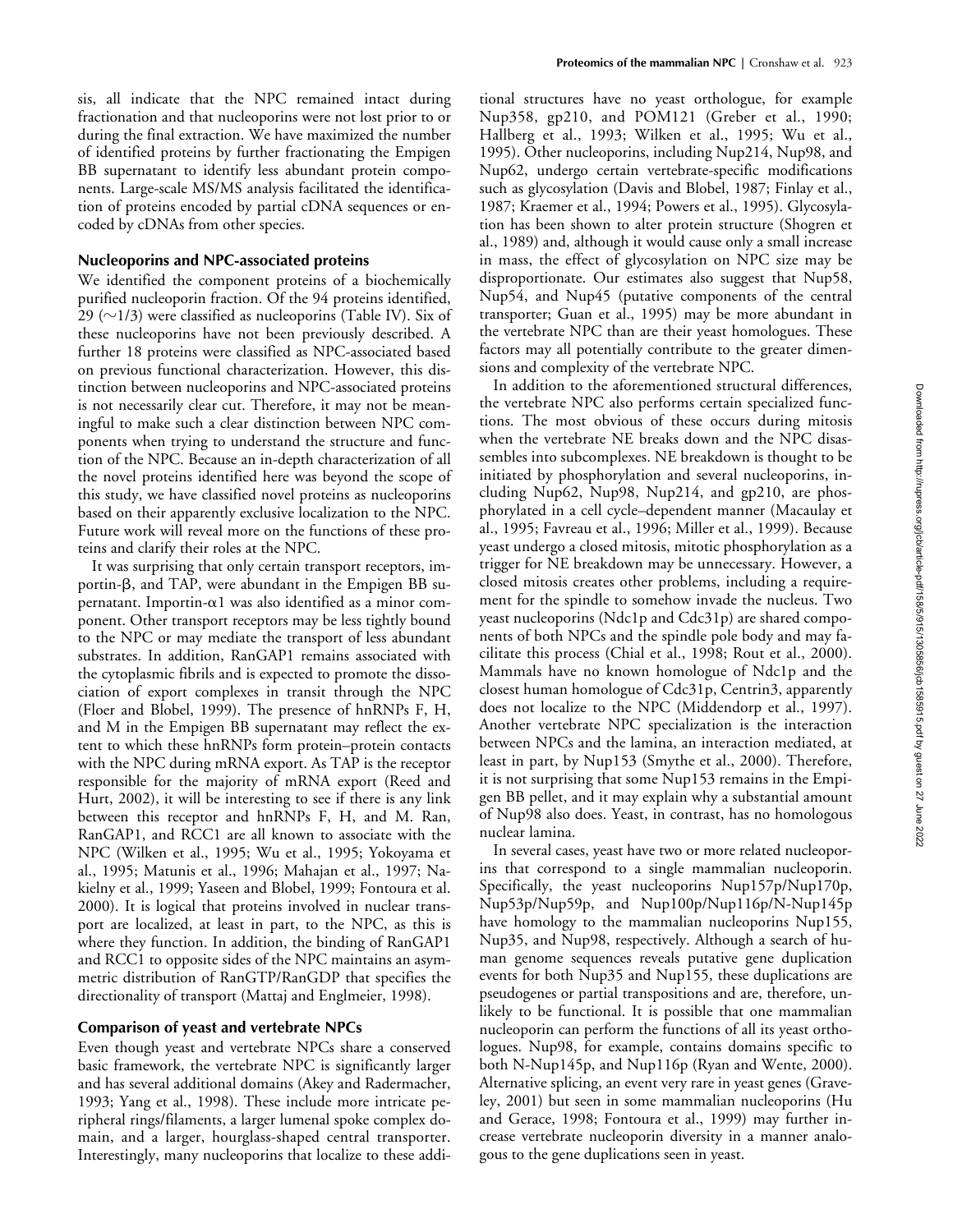## **Evolutionary conservation of the NPC**

Given their structural and functional differences, it is surprising that vertebrate and yeast NPCs are composed of a similar number of distinct proteins. As discussed above, vertebrate-specific nucleoporins are probably the major factor giving rise to species differences in NPC size and complexity. However, two-thirds of the nucleoporins are conserved between the two species and probably mediate conserved functions. Although sequence homology between yeast and mammalian nucleoporins is frequently low, their interactions and localization suggests conservation of function. In addition, some NPC-associated proteins are conserved from yeast to humans. Sec13 is part of a nucleoporin subcomplex in both yeast and mammals (Siniossoglou et al., 1996; Fontoura et al., 1999; Vasu et al., 2001). A SUMO-deconjugating enzyme also associates with NPCs in both species (Schwienhorst et al., 2000; Hang and Dasso, 2002; Zhang et al., 2002). In vertebrates, the SUMO E2 conjugating enzyme, Ubc9, and the E3 ligase, Nup358, also associate with NPCs (Saitoh et al., 1997; Pichler et al., 2002) although it is unknown if E2 or E3 enzymes associate with the yeast NPC. However, it is interesting that at least some components of the SUMO modification/demodification pathway associate with NPCs in both higher and lower eukaryotes. This implies that SUMO modification of proteins may play a conserved role in nucleocytoplasmic transport.

Similar to the yeast NPC, our analysis revealed no motor proteins, ATPases or other evidence of mechanochemical activity. The most highly conserved features are FG repeat domains, present in  ${\sim}$ 1/3 of the vertebrate nucleoporins. This implies that yeast and vertebrate NPCs function similarly and is consistent with a central role for the FG repeat domains. Like the yeast NPC, the vertebrate NPC has a surprisingly simple protein composition for a structure of its size and mass. Compared to the ribosome, which has a mass of  $\sim$ 4 MDa and consists of  $\sim$ 80 distinct proteins (Wool et al., 1995), the vertebrate NPC has a mass of at least 60 MDa and yet consists of only  $\sim$ 30 distinct proteins. This surprisingly simple protein composition is a result of the high copy number of nucleoporins within the NPC (owing to the high degree of symmetry of the NPC) and also the high molecular mass of many nucleoporins.

#### **A novel subfamily of nucleoporins**

It is intriguing to note that, of the six novel nucleoporins identified in this study, four of these (Nup37, Nup43, Seh1, and ALADIN) are members of the WD repeat family of proteins. Together with RAE1 and Sec13, these proteins define a novel WD subfamily of NPC proteins. WD repeats are thought to mediate the assembly of large multiprotein complexes (Smith et al., 1999). In the NPC, WD repeats may mediate the assembly of subdomains of the NPC, or facilitate the interaction of transport complexes or other, novel multiprotein complexes with the NPC. It is likely that evolutionarily conserved WD nucleoporins, such as Seh1, Sec13, and RAE1, are involved in conserved NPC functions. However, Nup37, Nup43, and ALADIN have no identifiable yeast orthologues, suggesting that these nucleoporins have functions specific to the higher eukaryotic NPC.

Nup43 and Nup37 have no characterized orthologues in other organisms and no significant sequence homology outside the WD repeats. Nup37 was previously described as cofractionating with a nucleoporin complex containing Nup107, Nup96, and Sec13 (Fontoura et al., 1999), further supporting its classification as a nucleoporin. A complex homologous to the Nup107 complex has been described in yeast and also contains Sec13p and the Sec13p-homologue Seh1p (Siniossoglou et al., 1996). We do not yet know whether human Seh1 is also present in the Nup107 complex or whether Nup37 is a functional orthologue of Seh1p.

ALADIN also has no sequence homology outside its WD repeats and its role at the NPC is unknown. ALADIN's function may prove to be particularly interesting since mutations in this protein are associated with triple-A syndrome (AAAS) (Tullio-Pelet et al., 2000). Although AAAS displays some heterogeneity, it is characterized by three major symptoms: adrenocorticotropic hormone–resistant adrenal insufficiency, achalasia (failure to relax) of the esophageal sphincter muscle and alacrima (deficient tear production) (Orrell and Clark, 2002). Neurological defects are also usually present although it is unclear whether these are primary or secondary defects of AAAS. Several truncations, point mutations and splice site mutations have been identified in AAAS patients (Tullio-Pelet et al., 2000; Handschug et al., 2001; Sandrini et al., 2001; Schmittmann-Ohters et al., 2001; Goizet et al., 2002) and we are currently examining the effects of these mutations on the localization and function of ALADIN. Further characterization of ALADIN could provide valuable insights into both NPC function and the pathogenesis of AAAS.

## **Conclusions/perspectives**

We have completed a proteomic study of the mammalian NPC. We have found that the mammalian NPC is composed of  $\sim$ 30 distinct protein components and that many of these components are conserved from yeast to mammals. These findings indicate that the overall structure and function of the NPC is conserved. Nonetheless, there are also nucleoporins unique to both yeast and mammals, suggesting a degree of organism-specific specialization. We identified six novel mammalian nucleoporins and defined a new subfamily of nucleoporins characterized by the presence of WD repeats, one of which is linked to the human disease known as AAAS. A more detailed knowledge of the composition of the mammalian NPC paves the way to a better understanding of its assembly, interactions and functions.

# **Materials and methods**

#### **Preparation and chromatographic separation of an enriched nucleoporin fraction**

Rat liver nuclei were prepared as previously described (Blobel and Potter, 1966) and stored at  $-80^{\circ}$ C in 100-U (3  $\times$  10<sup>8</sup> nuclei) aliquots. Nuclei were thawed and pelleted at 800 *g* for 1 min. Pelleted nuclei were resuspended with constant vortexing at a final concentration of  $100 \text{ U/ml}^{-1}$  by drop-wise addition of buffer A (0.1 mM MgCl<sub>2</sub>, 1 mM DTT, 0.5 mM PMSF, 1  $\mu$ g/ml<sup>-1</sup> leupeptin/pepstatin/aprotinin) supplemented with  $5 \mu g/ml^{-1}$  DNase I and  $5$  $\mu$ g/ml<sup>-1</sup> RNase A. After resuspension, nuclei were immediately diluted to 20 U/ml<sup>-1</sup> by addition of buffer B (buffer A + 10% sucrose, 20 mM triethanolamine, pH 8.5) with constant vortexing. After digestion at room temperature for 15 min, the suspension was underlayed with 4 ml ice-cold buffer C (buffer  $A + 30\%$  sucrose, 20 mM triethanolamine, pH 7.5) and centrifuged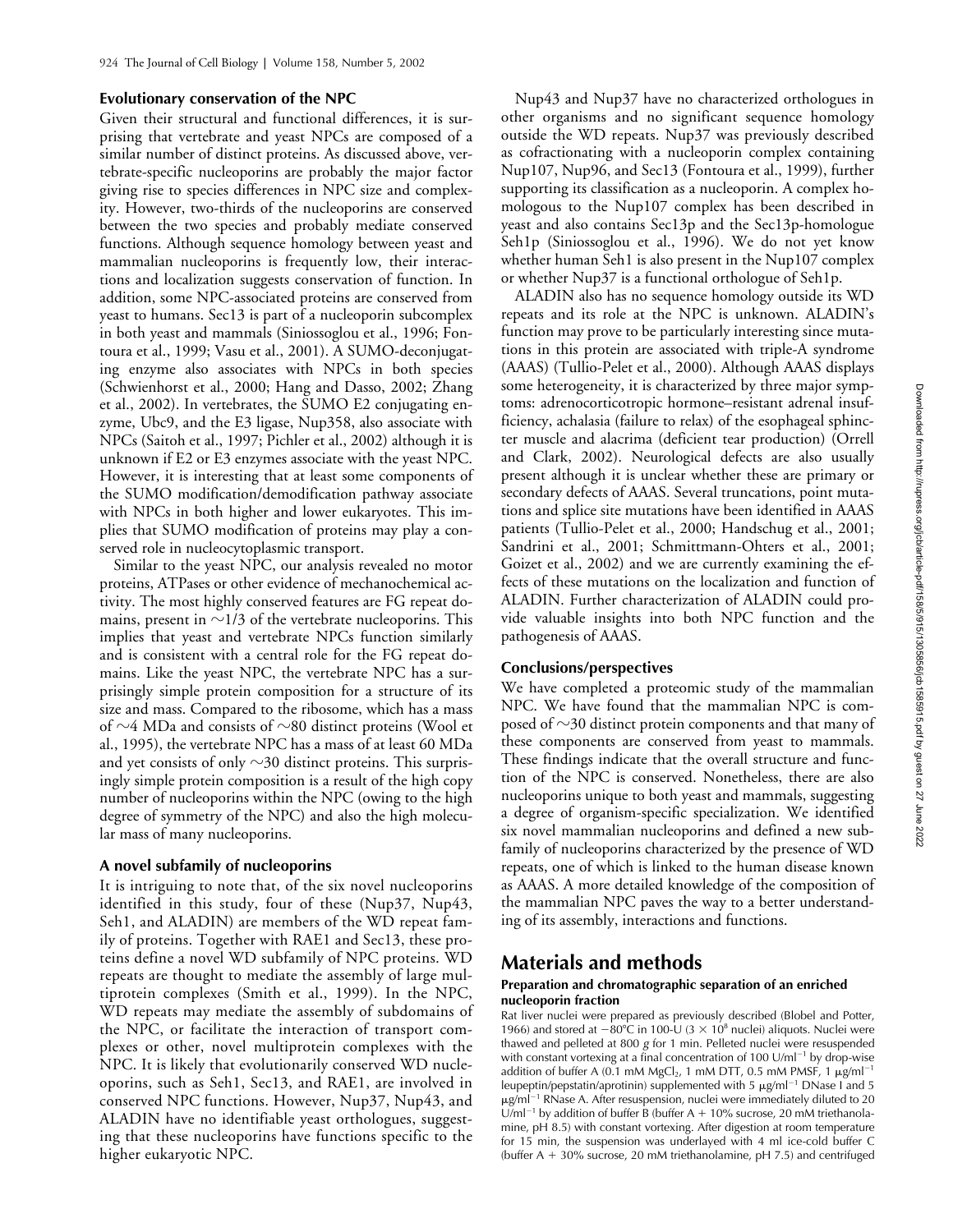at 3,500 *g* for 10 min in a swinging bucket rotor (Sorvall SH-3000). The pellet was resuspended in ice-cold buffer D (buffer  $A + 10\%$  sucrose, 20 mM triethanolamine, pH 7.5) at a final concentration of 100 U/ml $^{-1}$ . The suspension was diluted to 67 U/ml<sup>-1</sup> with buffer  $D + 0.3$  mg/ml<sup>-1</sup> heparin, and then immediately underlayed and pelleted as above. The heparin pellet was resuspended in ice-cold buffer D (100  $U/ml^{-1}$ ), diluted to 67  $U/ml^{-1}$  with buffer  $D + 3\%$  Triton X-100, 0.075% SDS, and then pelleted as above. The resultant pellet (the NPC-lamina fraction) was resuspended in buffer D 0.3% Empigen BB (final concentration of 100  $U/ml^{-1}$ ). After incubation on ice for 10 min, the insoluble lamina was separated from soluble nucleoporins by centrifugation in a microfuge at 16,000 *g* for 15 min.

For reverse-phase separation, the Empigen BB supernatant was TCAprecipitated and resuspended in 70% A: 30% B (A: 60% formic acid; B: 60% formic acid, 33% acetonitrile) at  $\sim$ 1,000 U/ml<sup>-1</sup>. After centrifugation to remove debris, the supernatant was loaded onto a C4 column (Perkin Elmer) equilibrated with 70% A: 30% B. SDS-PAGE analysis found no proteins in the flowthrough. Bound proteins were eluted with a 4-h gradient from 70% A: 30% B to 100% B, followed by 1.5 h at 100% B (flow rate of 0.25 ml/min<sup>-1</sup>).  $45 \times$  1-ml fractions were collected every 4 min from 2 h (35% A: 65% B). Fractions and flowthrough were diluted in distilled water and precipitated with 20% TCA in the presence of 0.01% deoxycholate (final dilution factor of 1:5) on ice for 1 h. The pellet was washed twice with -20°C acetone, once overnight and once for 15 min. After air drying, the pellet was dissolved in SDS sample buffer and analyzed by 4-20% Tris-Glycine SDS-PAGE (Novex, Invitrogen). Because late-eluting proteins tended to elute inefficiently over a wide range, later fractions were pooled prior to SDS-PAGE.

#### **EM**

The DNase/RNase and heparin pellets were prepared for EM analysis as previously described (Pain et al., 1990). The Triton X-100 and Empigen BB pellets were resuspended in buffer D and sonicated briefly to produce fragments that could be viewed as single layers. After sonication, the samples were pelleted and washed once with distilled water before adhering to glow-discharged Formvar carbon-coated copper grids and staining with 2% uranyl acetate.

#### **Mass spectrometric protein identification**

Individual bands were excised from an SDS-PAGE gel (Novex; Invitrogen) and processed for analysis as described previously (Krutchinsky et al., 2000). Proteins were identified using a combination of peptide mapping (single-stage MS) and MS/MS. All mass spectra were obtained using inhouse assembled matrix-assisted laser desorption/ionization (MALDI)–quadrupole-quadrupole time of flight (QqTOF) (Krutchinsky et al., 2000) and MALDI-ion trap (Krutchinsky et al., 2001) instruments.

Peptide mapping data obtained by MALDI-QqTOF-MS were compared with theoretical maps computed from protein sequences present in the NCBI nonredundant (NR) database, using the program ProFound (Zhang and Chait, 2000). Protein identities were confirmed using MS/MS of selected peptide ion peaks on the same instrument, using the program Pep-Frag (Fenyö et al., 1998). To identify proteins whose sequences were not present in the NR database, we used MS/MS data to search the NCBI expressed sequence tag database using PepFrag.

To maximize the number of identified proteins, we repeated the isolation and identification of proteins using a newly constructed MALDI-ion trap capable of high throughput MS/MS measurements (Krutchinsky et al., 2001). MALDI-ion trap-MS/MS data were analyzed using Mascot (Perkins et al., 1999) and Sonar (http://canada.proteometrics.com/PROWL/ sonar.html) to search rat, mouse, and human NR, and expressed sequence tag databases. Large numbers of peptides from each protein band were analyzed by MS/MS to increase the probability of identifying rat proteins from mouse and human databases.

#### **Molecular biology**

A partial sequence of p30 was obtained by sequencing IMAGE EST 3936128. Comparison with genomic sequences suggests that the first nucleotide of this EST is the third nucleotide of a putative start methionine. The size of this predicted protein agrees with that determined experimentally by SDS-PAGE. However, 5'-RACE to determine the complete 5' sequence was unsuccessful, probably owing to the high GC content. p37 was amplified directly from a fetal brain cDNA library (CLONTECH Laboratories, Inc.) using primers deduced from EST sequences. The 3' sequence of p43 was obtained by sequencing IMAGE EST 3918958 and the 5' sequence was deduced by 5'-RACE from a fetal brain cDNA library (Marathon-Ready; CLONTECH Laboratories, Inc.). To assess subcellular localization, full-length cDNAs (or, in the case of p30, all of the known cDNA sequence) were cloned into pEGFP-C1 (CLONTECH Laboratories, Inc.) in frame with an NH2-terminal EGFP tag and transfected into HeLa cells as described below.

#### **Transfections**

HeLa cells were maintained in DME supplemented with 10% fetal bovine serum, 1% penicillin-streptomycin, and 10 mM Hepes (Invitrogen). For transfection, cells were grown on coverslips to  $\sim$ 50% confluency and transfected with 1 µg DNA using lipofectAMINE-PLUS (Invitrogen) according to the manufacturer's protocol. 48 h posttransfection, cells were fixed in 2% formaldehyde in PBS (30 min at room temperature) then permeabilized in acetone at  $-20^{\circ}$ C for 2 min. NPCs were visualized with mAb414 followed by Alexa 594-conjugated anti–mouse (Molecular Probes). Confocal images were collected using the Ultraview confocal microscope and acquisition software (Perkin-Elmer) mounted on a Zeiss Axiovert and equipped with a Coolpix CCD camera.

#### **Estimation of the relative abundance of nucleoporins**

2, 5, 10, and 20 U of Empigen BB supernatant were separated by 4–20% Tris-Glycine SDS-PAGE (Novex; Invitrogen) and stained with zinc or Coomassie. Using NIH Image, we calculated the relative abundance of bands within each load/staining condition. For each band an average relative abundance was calculated using values from the different conditions. Certain values were excluded to ensure that loading and/or stain saturation did not distort the value. The relative abundance was then corrected for molecular weight.

#### **Online supplemental material**

Online supplemental materials are available at http:www.jcb.org/cgi/ content/full/jcb.200206106/DC1. Proteins identified only in the C4-separated Empigen BB supernatant (Fig. 3) are shown in Table SI. Bands excised from the Empigen BB pellet are indicated in Fig. S1 and the proteins identified are shown in Table SII.

We apologize to authors who we could not cite directly owing to space limitations. Many thanks go to Kathy Wilson, Mike Rout, and all members of the Chait lab for extremely valuable discussion and advice. We also thank Martin Goldberg, Terry Allen, and Spencer Collis for their time and support, Helen Shio for assistance with electron microscopy, and Günter Blobel for his encouragement and support during the early stages of this project.

This work was funded by the American Cancer Society (RSG-01-064- 01-CSM; M.J. Matunis) and the National Institutes of Health (RR00862 and CA89810; B.T. Chait).

Submitted: 25 June 2002 Revised: 12 July 2002 Accepted: 15 July 2002

# **References**

- Akey, C.W., and M. Radermacher. 1993. Architecture of the *Xenopus* nuclear pore complex revealed by three-dimensional cryo-electron microscopy. *J. Cell Biol.* 122:1–19.
- Allen, T.D., J.M. Cronshaw, S. Bagley, E. Kiseleva, and M.W. Goldberg. 2000. The nuclear pore complex: mediator of translocation between nucleus and cytoplasm. *J. Cell Sci.* 113:1651–1659.
- Belgareh, N., G. Rabut, S.W. Bai, M. van Overbeek, J. Beaudouin, N. Daigle, O.V. Zatsepina, F. Pasteau, V. Labas, M. Fromont-Racine, et al. 2001. An evolutionarily conserved NPC subcomplex, which redistributes in part to kinetochores in mammalian cells. *J. Cell Biol.* 154:1147–1160.
- Blobel, G., and V.R. Potter. 1966. Nuclei from rat liver: isolation method that combines purity with high yield. *Science.* 154:1662–1665.
- Cai, S.T., F.L. Zhou, and J.Z. Zhang. 1997. Immunogold labeling electron microscopy showing vimentin filament anchored on nuclear pore complex. *Shi Yan Sheng Wu Xue Bao.* 30:193–199.
- Chial, H.J., M.P. Rout, T.H. Giddings, and M. Winey. 1998. *Saccharomyces cerevisiae* Ndc1p is a shared component of nuclear pore complexes and spindle pole bodies. *J. Cell Biol.* 143:1789–1800.
- Davis, L.I., and G. Blobel. 1986. Identification and characterization of a nuclear pore complex protein. *Cell.* 45:699–709.
- Davis, L.I., and G. Blobel. 1987. Nuclear pore complex contains a family of glycoproteins that includes p62: glycosylation through a previously unidentified cellular pathway. *Proc. Natl. Acad. Sci. USA.* 84:7552–7556.
- Dwyer, N., and G. Blobel. 1976. A modified procedure for the isolation of a pore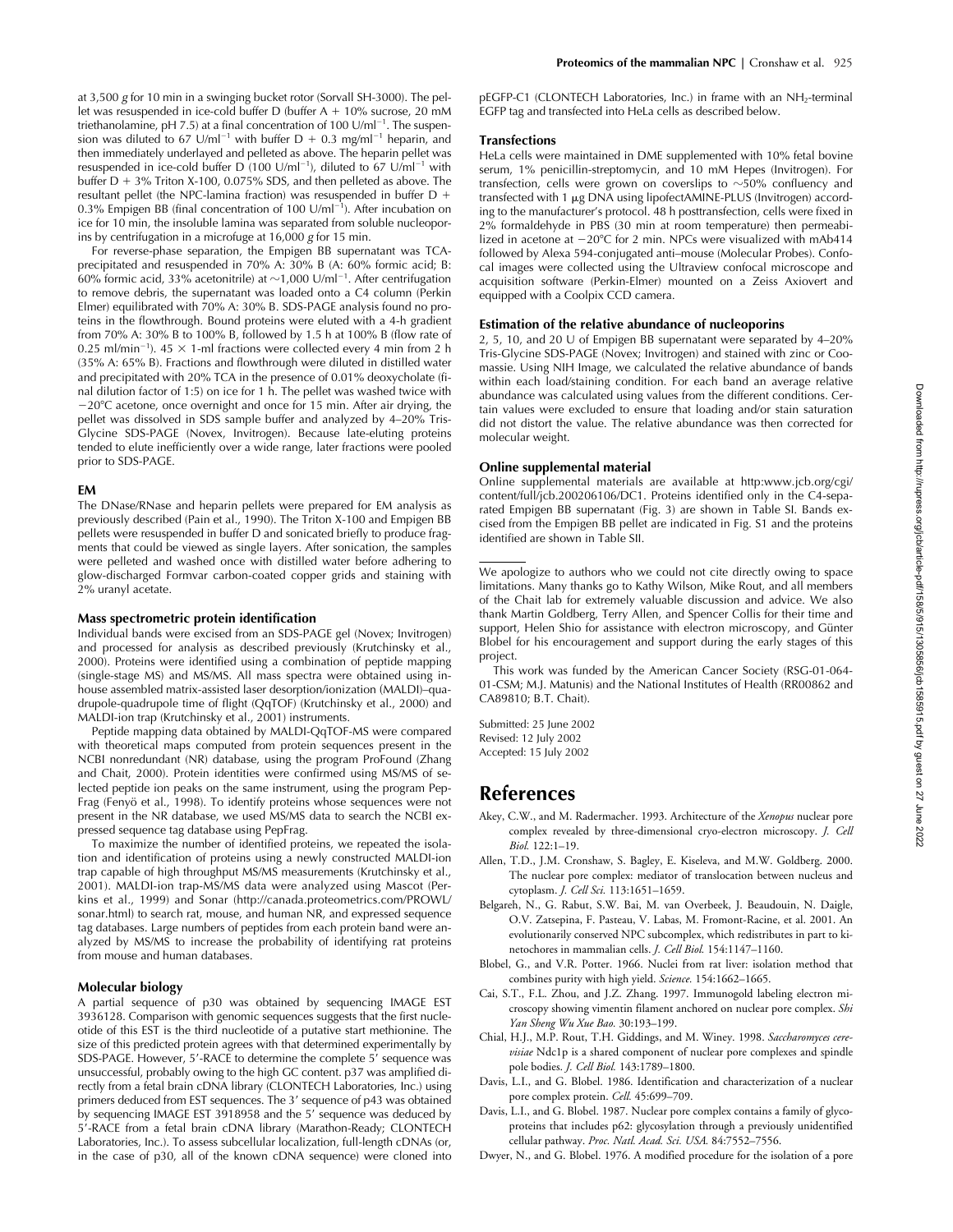complex-lamina fraction from rat liver nuclei. *J. Cell Biol.* 70:581–591.

- Favreau, C., H.J. Worman, R.W. Wozniak, T. Frappier, and J.-C. Courvalin. 1996. Cell cycle-dependent phosphorylation of nucleoporins and nuclear pore membrane protein gp210. *Biochemistry.* 35:8035–8044.
- Fenyö, D., J. Qin, and B.T. Chait. 1998. Protein identification using mass spectrometric information. *Electrophoresis.* 19:998–1005.
- Finlay, D.R., D.D. Newmeyer, T.M. Price, and D.J. Forbes. 1987. Inhibition of in vitro nuclear transport by a lectin that binds to nuclear pores. *J. Cell Biol.* 104:189–200.
- Floer, M., and G. Blobel. 1999. Putative reaction intermediates in Crm1-mediated nuclear protein export. *J. Biol. Chem.* 274:16279–16286.
- Fontoura, B., G. Blobel, and M.J. Matunis. 1999. A conserved biogenesis pathway for nucleoporins: proteolytic processing of a 186-kD precursor generates Nup98 and the novel nucleoporin, Nup96. *J. Cell Biol.* 144:1097–1112.
- Fontoura, B.M., G. Blobel, and N.R. Yaseen. 2000. The nucleoporin Nup98 is a site for GDP/GTP exchange on ran and termination of karyopherin 2 mediated nuclear import. *J. Biol. Chem.* 275:31289–31296.
- Galy, V., J.-C. Olivo-Marin, H. Scherthan, V. Doye, N. Rascalou, and U. Nehrbass. 2000. Nuclear pore complexes in the organization of silent telomeric chromatin. *Nature.* 403:108–112.
- Goizet, C., B. Catargi, F. Tison, A. Tullio-Pelet, S. Hadj-Rabia, F. Pujol, A. Lagueny, S. Lyonnet, and D. Lacombe. 2002. Progressive bulbospinal amyotrophy in Triple A syndrome with AAAS gene mutation. *Neurology.* 58:962–965.
- Graveley, B.R. 2001. Alternative splicing: increasing diversity in the proteomic world. *Trends Genet.* 17:100–107.
- Greber, U.F., A. Senior, and L. Gerace. 1990. A major glycoprotein of the nuclear pore complex is a membrane-spanning polypeptide with a large lumenal domain and a small cytoplasmic tail. *EMBO J.* 9:1495–1502.
- Guan, T., S. Müller, G. Klier, N. Panté, J.M. Blevitt, M. Haner, B. Paschal, U. Aebi, and L. Gerace. 1995. Structural analysis of the p62 complex, an assembly of *O*-linked glycoproteins that localizes near the central gated channel of the nuclear pore complex. *Mol. Biol. Cell.* 6:1591–1603.
- Hallberg, E., R.W. Wozniak, and G. Blobel. 1993. An integral membrane protein of the pore membrane domain of the nuclear envelope contains a nucleoporin-like region. *J. Cell Biol.* 122:513–521.
- Handschug, K., S. Sperling, S.J. Yoon, S. Hennig, A.J. Clark, and A. Huebner. 2001. Triple A syndrome is caused by mutations in AAAS, a new WDrepeat protein gene. *Hum. Mol. Genet.* 10:283–290.
- Hang, J., and M. Dasso. 2002. Association of the human SUMO-1 protease SENP2 with the nuclear pore. *J. Biol. Chem.* 277:19961–19966
- Hofmann, W., B. Reichart, A. Ewald, E. Muller, I. Schmitt, R.H. Stauber, F. Lottspeich, B.M. Jockusch, U. Scheer, J. Hauber, and M.C. Dabauvalle. 2001. Cofactor requirements for nuclear export of Rev response element (RRE)- and constitutive transport element (CTE)-containing retroviral RNAs. An unexpected role for actin. *J. Cell Biol.* 152:895–910.
- Hu, T., and L. Gerace. 1998. cDNA cloning and analysis of the expression of nucleoporin p45. *Gene.* 221:245–253.
- Iwasaki, T., W.W. Chin, and L. Ko. 2001. Identification and characterization of RRM-containing coactivator activator (CoAA) as TRBP-interacting protein, and its splice variant as a coactivator modulator (CoAM). *J. Biol. Chem.* 276: 33375–33383.
- Ishii, K., G. Arib, C. Lin, G. Van Houwe, and U.K. Laemmli. 2002. Chromatin boundaries in budding yeast: the nuclear pore connection. *Cell.* 109:551–562.
- Jeffries, S., and A.J. Capobianco. 2000. Neoplastic transformation by Notch requires nuclear localization. *Mol. Cell. Biol.* 20:3928–3941.
- Kraemer, D., R.W. Wozniak, G. Blobel, and A. Radu. 1994. The human CAN protein, a putative oncogene product associated with myeloid leukemogenesis, is a nuclear pore complex protein that faces the cytoplasm. *Proc. Natl. Acad. Sci. USA.* 91:1519–1523.
- Krutchinsky, A.N., W. Zhang, and B.T. Chait. 2000. Rapidly switchable matrixassisted laser desorption/ionization and electrospray quadrupole-time-offlight mass spectrometry for protein identification. *J. Am. Soc. Mass Spectrom.* 11:493–504.
- Krutchinsky, A.N., M. Kalkum, and B.T. Chait. 2001. Automatic identification of proteins with a MALDI-quadrupole ion trap mass spectrometer. *Anal. Chem.* 73:5066–5077.
- Lain, S., D. Xirodimas, and D.P. Lane. 1999. Accumulating active p53 in the nucleus by inhibition of nuclear export: a novel strategy to promote the p53 tumor suppressor function. *Exp. Cell Res.* 253:315–324.
- Le Douarin, B., A.L. Nielsen, J.M. Garnier, H. Ichinose, F. Jeanmougin, R. Losson, and P. Chambon. 1996. A possible involvement of TIF1 $\alpha$  and TIF1 $\beta$

in the epigenetic control of transcription by nuclear receptors. *EMBO J.* 15: 6701–6715.

- Macara, I.G. 2001. Transport into and out of the nucleus. *Microbiol. Mol. Biol. Rev.* 65:570–594.
- Macaulay, C., E. Meier, and D.J. Forbes. 1995. Differential mitotic phosphorylation of proteins of the nuclear pore complex. *J. Biol. Chem.* 270:254–262.
- Mahajan, R., C. Delphin, T. Guan, L. Gerace, and F. Melchior. 1997. A small ubiquitin-related polypeptide involved in targeting RanGAP1 to nuclear pore complex protein RanBP2. *Cell.* 88:97–107.
- Marelli, M., J.D. Aitchison, and R.W. Wozniak. 1998. Specific binding of the karyopherin Kap121p to a subunit of the nuclear pore complex contianing Nup53p, Nup59p, and Nup170p. *J. Cell Biol.* 143:1813–1830.
- Marelli, M., C.P. Lusk, H. Chan, J.D. Aitchison, and R.W. Wozniak. 2001. A link between the synthesis of nucleoporins and the biogenesis of the nuclear envelope. *J. Cell Biol.* 153:709–724.
- Mattaj, I.W., and L. Englmeier. 1998. Nucleocytoplasmic transport: the soluble phase. *Annu. Rev. Biochem.* 67:265–306.
- Matunis, M.J., E. Coutavas, and G. Blobel. 1996. A novel ubiquitin-like modification modulates the partitioning of the Ran-GTPase-activating protein RanGAP1 between the cytosol and the nuclear pore complex. *J. Cell Biol.* 135:1457–1470.
- Middendorp, S., A. Paoletti, E. Schiebel, and M. Bornens. 1997. Identification of a new mammalian centrin gene, more closely related to *Saccharomyces cerevisiae* CDC31 gene. *Proc. Natl. Acad. Sci. USA.* 94:9141–9146.
- Miller, M.W., M.R. Caracciolo, W.K. Berlin, and J.A. Hanover. 1999. Phosphorylation and glycosylation of nucleoporins. *Arch. Biochem. Biophys.* 367:51–60.
- Nakielny, S., S. Shaikh, B. Burke, and G. Dreyfuss. 1999. Nup153 is an M9-containing mobile nucleoporin with a novel Ran-binding domain. *EMBO J.* 18: 1982–1995.
- Orrell, R.W., and A.J. Clark. 2002. ALADIN, but where's the Genie? *Neurology.* 58:847–848.
- Pain, D., H. Murakami, and G. Blobel. 1990. Identification of a receptor for protein import into mitochondria. *Nature.* 347:444–449.
- Perkins, D.N., D.J. Pappin, D.M. Creasy, and J.S. Cottrell. 1999. Probabilitybased protein identification by searching sequence databases using mass spectrometry data. *Electrophoresis.* 20:3551–3567.
- Pichler, A., A. Gast, J.S. Seeler, A. Dejean, and F. Melchior. 2002. The nucleoporin RanBP2 has SUMO1 E3 ligase activity. *Cell.* 108:109–120.
- Powers, M.A., C. Macaulay, F.R. Masiarz, and D.J. Forbes. 1995. Reconstituted nuclei depleted of a vertebrate GLFG nuclear pore protein, p97, import but are defective in nuclear growth and replication. *J. Cell Biol.* 128:721–736.
- Reed, R., and E. Hurt. 2002. A conserved mRNA export machinery coupled to pre-mRNA splicing. *Cell.* 108:523–531.
- Reichelt, R., A. Holzenburg, E.L. Buhle, Jr., M. Jarnik, A. Engel, and U. Aebi. 1990. Correlation between structure and mass distribution of the nuclear pore complex and of distinct pore complex components. *J. Cell Biol.* 110: 883–894.
- Ribbeck, K., and D. Görlich. 2001. Kinetic analysis of translocation through nuclear pore complexes. *EMBO J.* 20:1320–1330.
- Rout, M.P., and G. Blobel. 1993. Isolation of the yeast nuclear pore complex. *J. Cell Biol.* 123:771–783.
- Rout, M.P., J.D. Aitchison, A. Suprapto, K. Hjertaas, Y. Zhao, and B.T. Chait. 2000. The yeast nuclear pore complex: composition, architecture, and transport mechanism. *J. Cell Biol.* 148:635–652.
- Ryan, K.J., and S.R. Wente. 2000. The nuclear pore complex: a protein machine bridging the nucleus and cytoplasm. *Curr. Opin. Cell Biol.* 12:361–371.
- Saitoh, H., R. Pu, M. Cavenagh, and M. Dasso. 1997. RanBP2 associates with Ubc9p and a modified form of RanGAP1. *Proc. Natl. Acad. Sci. USA.* 94: 3736–3741.
- Sandrini, F., C. Farmakidis, L.S. Kirschner, S.M. Wu, A. Tullio-Pelet, S. Lyonnet, D.L. Metzger, C.J. Bourdony, D. Tiosano, W.Y. Chan, and C.A. Stratakis. 2001. Spectrum of mutations of the AAAS gene in Allgrove syndrome: lack of mutations in six kindreds with isolated resistance to corticotropin. *J. Clin. Endocrinol. Metab.* 86:5433–5437.
- Schmittmann-Ohters, K., A. Huebner, A. Richter-Unruh, and B.P. Hauffa. 2001. Clinical and novel molecular findings in a 6.8-year-old Turkish boy with triple A syndrome. *Horm. Res.* 56:67–72.
- Schwienhorst, I., E.S. Johnson, and R.J. Dohmen. 2000. SUMO conjugation and deconjugation. *Mol. Gen. Genet.* 263:771–786.
- Shaywitz, D.A., L. Orci, M. Ravazzola, A. Swaroop, and C.A. Kaiser. 1995. Human SEC13Rp functions in yeast and is located on transport vesicles budding from the endoplasmic reticulum. *J. Cell Biol.* 128:769–777.